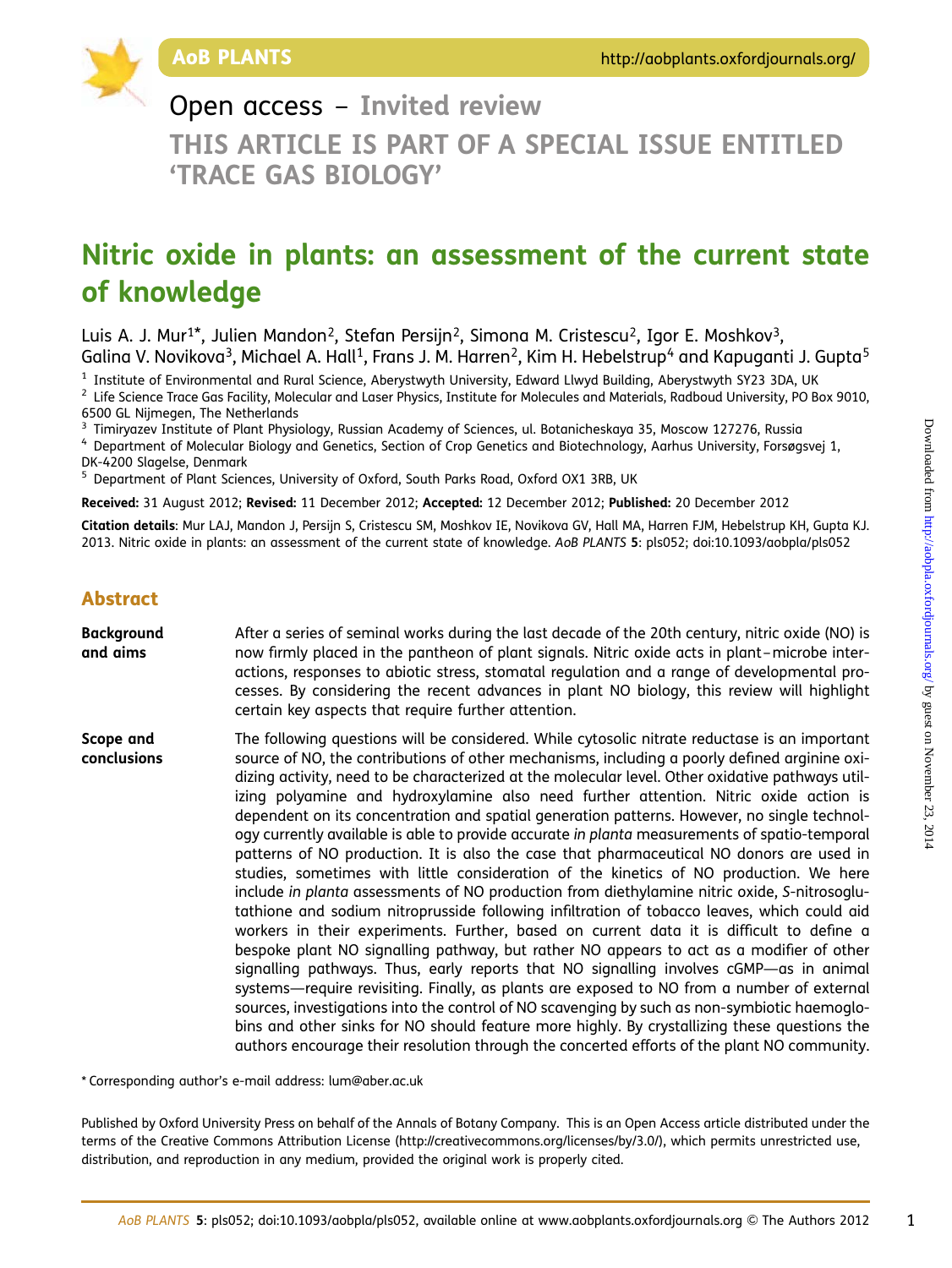# Introduction

Nitric oxide (NO) emerged as a signal in plants during the last decade of the 20th century and has since come to be associated with a large number of phenomena. These have been extensively reviewed in a recent series of special reviews [\(Wendehenne and Hancock](#page-16-0) [2011\)](#page-16-0). However, although impressive progress has been made, some persistent questions remain unanswered. Most fundamentally, various means of NO generation have been described, but the contexts of when and where they are deployed need a fuller description. In particular, the underlying basis of frequently reported arginine-oxidizing 'nitric oxide synthase'-like activity requires final resolution. It must also be admitted that NO detection methods are often inadequate and that the accuracy and tissue specificity of methods used for measuring in planta NO production can be questioned. We also suggest that more attention should be paid to understanding how NO metabolism in plants interferes with and contributes to the larger scale nitrogen cycle. The purposes of this review are to highlight the progress made in plant NO research to date and to point out areas where further work is required.

# Nitric oxide: some major themes from animal research

Nitric oxide has long been a major research topic in animals and some important aspects of this work merit a brief outline, thereby allowing a comparison with the current understanding in plants. The NO story in mammals started when it was noted that treatment of cultured macrophages with bacterial lipopolysaccharides (LPS) resulted in the production of NO [\(Hauschildt](#page-12-0) [et al.](#page-12-0) 1990). Nitric oxide has emerged as an important component of innate resistance mechanisms elicited by pathogens or endotoxins such as LPS. In the innate resistance, NO generated by phagocytes may be directly antimicrobial via DNA damage or disruption of iron– sulfur (4Fe-4S) enzymes ([Nathan 1995\)](#page-14-0). Another important driver for NO research is its role in the regulation of smooth muscle contraction as its signalling pathways are pharmaceutical targets to mitigate the effects of cardiac infarctions ([Murad 2004\)](#page-14-0). This important role for NO grew out of observations that the vasodilatory effects of neurotransmitters such as acetylcholine were only observed when the endothelium cells covering the smooth muscle of the vessel wall were retained. Screens for soluble endothelium-derived relaxing factors led to the identification of NO as well as prostacyclin and endothelium-derived hyperpolarizing factor. To promote vasodilation, NO diffuses into smooth

muscle cells to bind to iron centres within the active site of a soluble guanylate cyclase complex which generates cGMP from GTP. The soluble forms of guanylate cyclase are complexes of  $\alpha$  and  $\beta$  subunits, each unit ranging between 79 and 80 kDa, and each with a haem site and catalytic domains. cGMP activates protein kinase G, which in smooth muscle suppresses calcium influxes to reduce calcium-dependent muscle contraction. The effects of this NO-initiated pathway can be reversed through the activity of phosphodiesterases, which convert cGMP to GMP [\(Derbyshire and](#page-12-0) [Marletta 2012\)](#page-12-0). These phosphodiesterases are targets for Viagra (sildenafil) and their inhibition leads to a more persistent NO effect [\(Moreland](#page-14-0) et al. 1999).

In animals, an important mechanism of NO generation is the deamination of arginine by nitric oxide synthase (NOS) to form citrulline and NO. Nitric oxide synthase is homologous to P450 cytochrome c reductases, its activity being dependent on the reductant NADPH, flavin mononucleotide, flavin adenine dinucleotide (FAD) and tetrahydrobiopterin. The NOS group of enzymes is usually sub-classified as  $Ca^{2+}/cal$ lmodulinactivated brain NOS (nNOS), endothelial NOS (eNOS) and inducible NOS (iNOS). These NOS are associated, respectively, with the neuronal, smooth muscle relaxation and induction following immunological challenge ([Forstermann and Sessa 2012](#page-12-0)). Besides NOS, mammalian tissues can generate NO through the reduction of  $NO<sub>2</sub><sup>-</sup>$  in the mitochondrion via reduction at complex III or cytochrome c oxidase (complex IV) [\(Shiva 2010\)](#page-15-0) or enzymes with nitrate reductase (NR) activity that may be xanthine oxidoreductases (XOR) [\(Jansson](#page-13-0) et al. 2008).

# Plants join the NO party

Nitric oxide first came to prominence within the context of regulating plant defence during plant–pathogen interactions [\(Delledonne](#page-12-0) et al. 1998; [Durner](#page-12-0) et al. [1998\)](#page-12-0). Nitric oxide has been implicated in defence against Pseudomonas syringae pathogens [\(Delledonne](#page-12-0) [et al.](#page-12-0) 1998; [Clarke](#page-11-0) et al. 2000; Mur [et al.](#page-14-0) 2005), in barley infected with powdery mildew and downy mildew on pearl millet (Prats [et al.](#page-14-0) 2005; [Manjunatha](#page-13-0) [et al.](#page-13-0) 2009) or Botrytis cinerea-challenged Arabidopsis (Mur et al. [2012](#page-14-0)). As with mammalian systems, bacterial LPS, a contributor to pathogen-associated molecular patterns triggered immunity (PTI), proved to be a highly effective initiator of NO ([Zeidler](#page-16-0) et al. 2004). Given these plant responses, it is unsurprising that many pathogens have evolved genes that could suppress NO-associated event(s). For example, Erwinia chrysanthemi expresses the flavohaemoglobin (fHb) HmpX,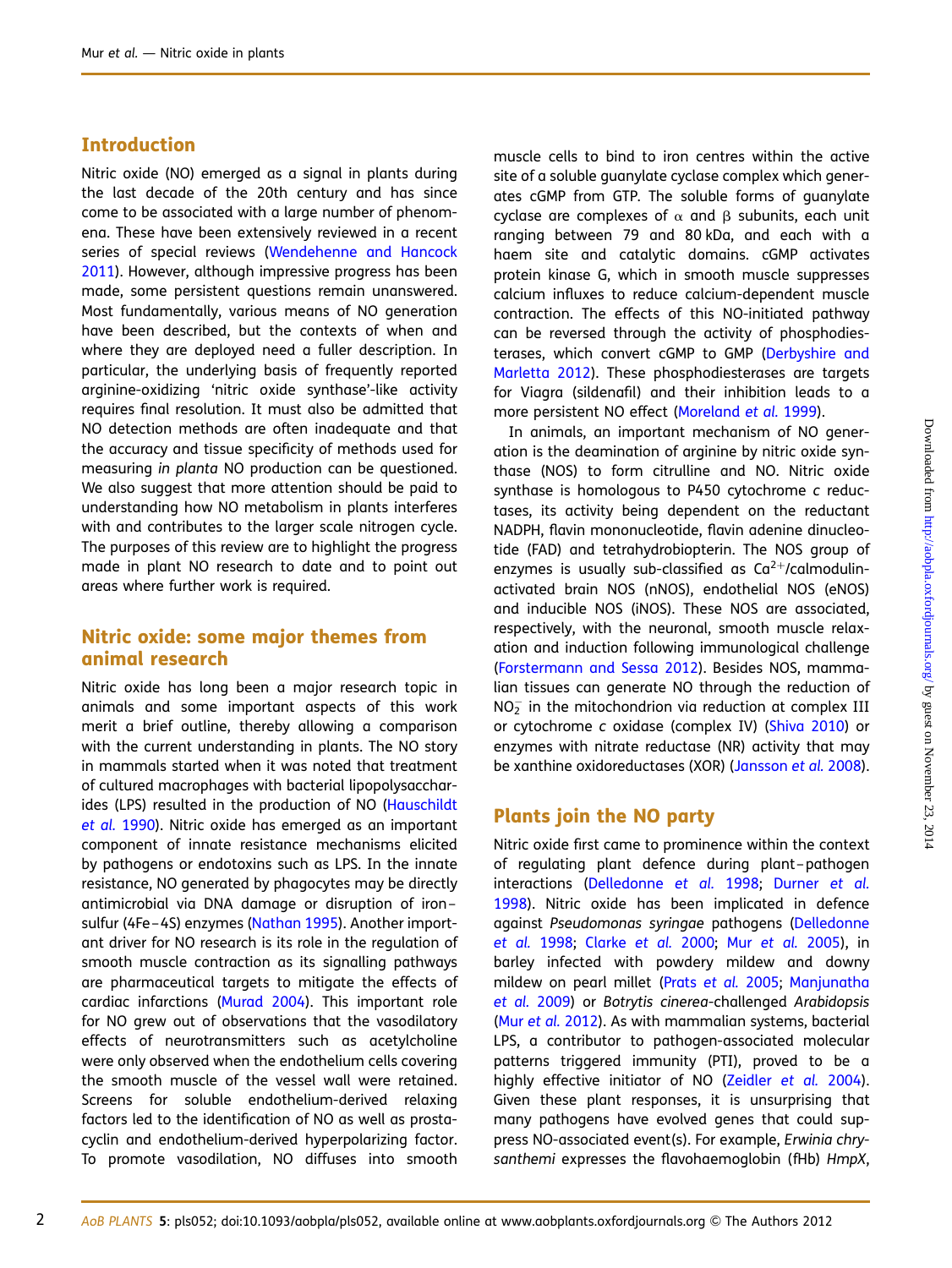which oxidizes NO to NO $_3^-$  ([Boccara](#page-11-0) et al. 2005). In other cases, the pathogen may actively elicit host NO to aid in the infection process. For example, the virulence factor cryptogein produced by the oomycete Phytophthora cryptogea aids pathogenesis by promoting host cell death via NO generation [\(Foissner](#page-12-0) et al. 2000; [Lamotte](#page-13-0) [et al.](#page-13-0) 2004). In addition, pathogen-generated NO can promote the formation of key fungal infection structures (Prats et al. [2008;](#page-14-0) [Turrion-Gomez and Benito 2011\)](#page-15-0). Thus, depending on the pathogenic lifestyle, NO can act as either a pathogen virulence or a host defence factor [\(Perchepied](#page-14-0) et al. 2010; [Turrion-Gomez and Benito](#page-15-0) [2011;](#page-15-0) Mur [et al.](#page-14-0) 2012; [Rasul](#page-14-0) et al. 2012).

Nitric oxide also plays an important role in symbiotic organisms, particularly between legumes and Sinorhizobium [\(Baudouin](#page-11-0) et al. 2006). Nitric oxide was first detected complexed to leghaemoglobin (within nitrogen-fixing nodules of cowpea and pea; [Kanayama and](#page-13-0) [Yamamoto 1991](#page-13-0)). Transcriptional analyses of legumes suggested that the NO played an early role in nodule development, being observed as early as during infection thread development within root hairs, through which Sinorhizobium colonizes the host ([del Giudice](#page-12-0) et al. [2011\)](#page-12-0). Indeed, NO may induce the expression of flavanoids which are essential in establishing bacterial nod gene expression, which initiates root hair deformations and represents one of the earliest stages of the symbiotic interaction (Dénarié et al. 1992). Categorical proof of an important role for NO in Sinorhizobium interactions with its host was obtained from Medicago truncatula plants expressing an NO-oxidizing fHb gene regulated by a nodule-specific promoter. Following inoculation with Sinorhizobium meliloti strain, nodule formation was significantly delayed. Transcriptional analysis indicated that the host gene MtCRE1, which encodes a cytokinin receptor, and the cell cycle-switching gene MtCCS52A were suppressed in expressing nodules [\(del Giudice](#page-12-0) et al. [2011\)](#page-12-0). MtCCS52A triggers selected cells within the root primordium to switch from mitotic cycles to endoreduplicating cycles (where genomes duplicate without cell division), which is essential for nodular symbiotic cell differentiation in M. truncatula ([Vinardell](#page-15-0) et al. [2003\)](#page-15-0). Moving beyond nitrogen fixation, NO generation also plays a role in symbiotic interactions involving arbuscular mycorrhizal fungi [\(Calcagno](#page-11-0) et al. 2012).

It is immediately obvious, even in this brief overview, that NO seems to be involved in a series of apparently incongruous events; it is involved in host defence (both cell death and PTI), pathogen virulence and also many forms of symbiotic interaction. This poses a question that is not only relevant to plant pathology: How exactly could NO fulfil these very different roles? It seems probable that the relative concentration of NO is important ([Beligni](#page-11-0)

[and Lamattina 1999](#page-11-0); [Turrion-Gomez and Benito 2011](#page-15-0)) but equally, cell-, tissue- or organelle-specific roles are vital, reflecting interactions with differing components and signalling pathways.

Spatio-temporal subtlety, as well as key roles for interactions with hormone signalling, is also a feature of the developmental actions of NO. Excellent examples of the role of NO in root development have been described in a series of papers produced by the Lamattina group. Thus, NO is required for root organogenesis [\(Pagnussat](#page-14-0) et al. [2002\)](#page-14-0), the formation of adventitious roots ([Pagnussat](#page-14-0) et al. [2003\)](#page-14-0), lateral root development [\(Correa-Aragunde](#page-11-0) [et al.](#page-11-0) 2004) and root hair formation [\(Lombardo](#page-13-0) et al. [2006\)](#page-13-0). The role of auxin is very well established in various features of root development [\(Kramer and](#page-13-0) [Bennett 2006\)](#page-13-0) so that an important advance was made when NO and cGMP were implicated as downstream effectors of at least some auxin effects [\(Pagnussat](#page-14-0) et al. [2003\)](#page-14-0). In adventitious root formation, auxin (indole acetic acid, IAA) was suggested to act through NO to activate mitogen-activated protein kinase (MAPK) signalling ([Pagnussat](#page-14-0) et al. 2004) and through a modification of the auxin receptor TIR1 [\(Terrile](#page-15-0) et al. 2012). Ultimately, NO appears to influence root development through the initiation of cell cycle genes and patterns of cellulose synthesis [\(Correa-Aragunde](#page-11-0) et al. 2006, [2008](#page-11-0)), and influencing vesicle trafficking in root hair formation ([Lombardo](#page-13-0) [and Lamattina 2012](#page-13-0)). At the root apices, NO has been shown to influence the arrangement of the actin cytoskeleton [\(Yemets](#page-16-0) et al. 2011).

At the cross-roads between developmental and abiotic stress tolerance lies the regulation of the stoma-tal aperture by NO [\(Hancock](#page-12-0) et al. 2011). Early work showed that NO was produced in stomata and was an output of well-characterized abscisic acid (ABA) signalling pathways (Neill [et al.](#page-14-0) 2002). Thus, an ABA-induced increase in cytoplasmic pH acts together with  $H_2O_2$  to initiate NO generation. In Vicia faba guard cells, NO regulates Ca<sup>2+</sup> release from intercellular Ca<sup>2+</sup> stores, which regulates inward-rectifying  $K^+$  channels to close stomata ([Garcia-Mata](#page-12-0) et al. 2003; [Bright](#page-11-0) et al. 2006; [Wilson](#page-16-0) et al. 2009). However, NO can appear to be a redundant element in stomatal regulation as in, for in-stance, conditions of rapid dehydration [\(Ribeiro](#page-14-0) et al. [2009\)](#page-14-0). It is apparent that  $H_2O_2$  effects can stimulate and at least partially parallel the effects of NO in Arabi-dopsis ([Bright](#page-11-0) et al. 2006). This redox-sensitive step appears to involve the ethylene receptor ETR1, adding yet another level of NO hormone interactions at the stomatal level ([Desikan](#page-12-0) et al. 2006). Additionally, NO concentration appears to be important in its effects in plants, with high amounts opening stomata [\(Sakihama](#page-15-0) [et al.](#page-15-0) 2003). These effects were linked to NO effects on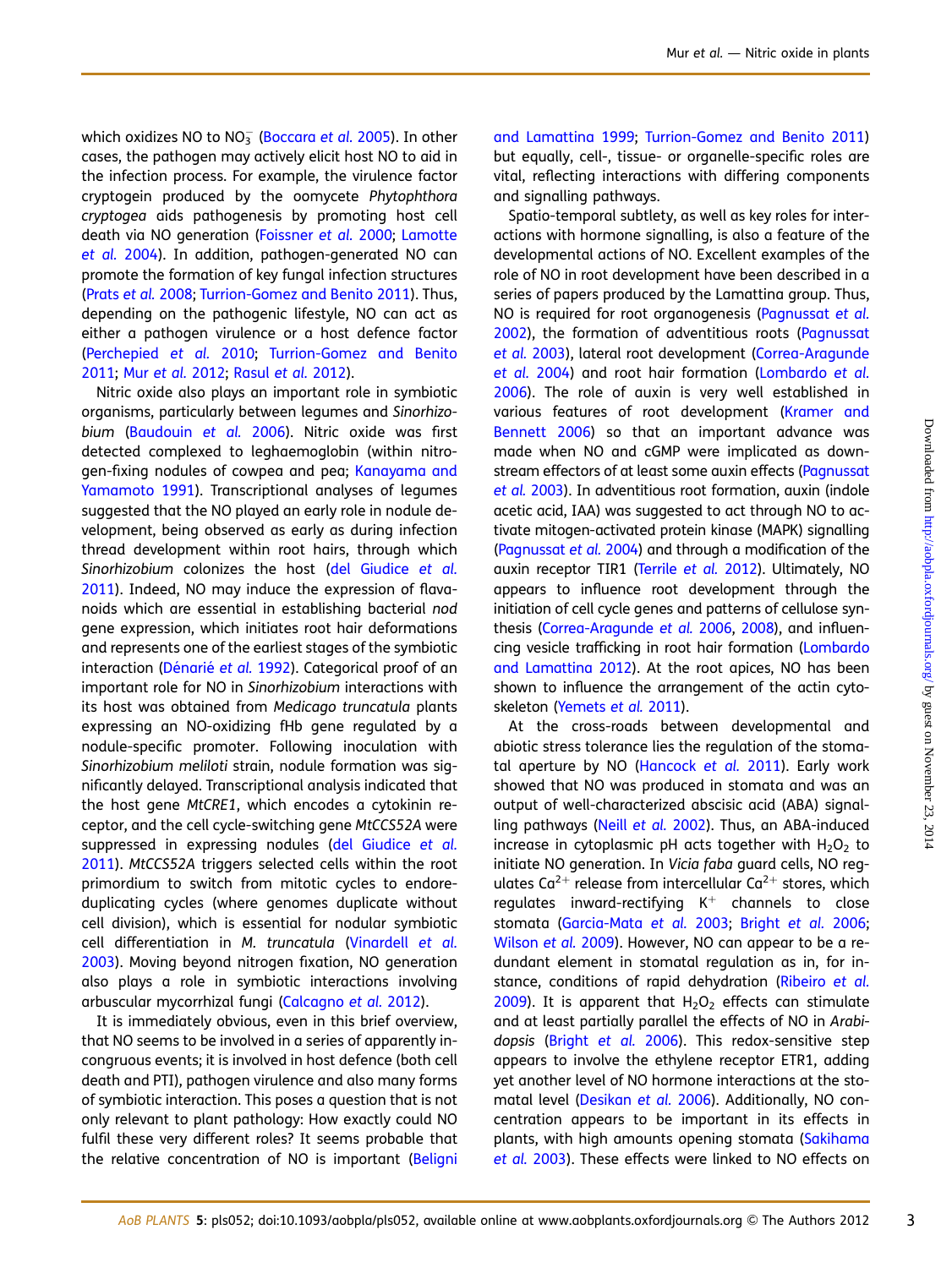outward-rectifying  $K^+$  channels which are Ca<sup>2+</sup> insensitive, possibly by direct modification of the  $K^+$  channel by NO ([Sokolovski and Blatt 2004\)](#page-15-0).

A finer level of spatial effects is demanded when considering the differential intracellular role of NO. Various cellular compartments such as mitochondria [\(Gupta](#page-12-0) et al. [2009](#page-12-0)), peroxisomes ([Corpas](#page-11-0) et al. 2009) and chloroplasts (Jasid [et al.](#page-13-0) 2006) have been shown to produce NO. It is very probable that NO has a specific role in each compartment, possibly interacting with local signal events. For example, NO has recently been shown to modulate mitochondrial alternative oxidase activity to influence the generation of reactive oxygen species (ROS), net NO production and shift primary metabolism towards amino acid biosynthesis via inhibition of aconitase [\(Cvetkovska and Vanlerberghe 2012;](#page-12-0) [Gupta](#page-12-0) et al. [2012\)](#page-12-0). Another role for NO was indicated by the work of [Palmieri](#page-14-0) et al. (2008), who showed that NO produced during plant–pathogen interactions can inhibit the P protein of glycine decarboxylase (GDC) activity by S-nitrosylation (see below) to promote the hypersensitive response (HR). In this case GDC inhibition could limit NADH to the electron transport chain and leads to a change in redox of the electron transport chain of mitochondria. In the peroxisome, [Ortega-Galisteo](#page-14-0) et al. [\(2012\)](#page-14-0) recently showed that the NO that is produced in peroxisomes nitrosylates proteins such as catalase and glyoxylate oxidase, which are involved in photorespiration, b-oxidation and the detoxification of ROS.

Taking some lessons from these papers reveals the need for a careful experimental design that needs to be considered by plant NO scientists. In particular, as far as possible, strategies should be followed where the subtlety of NO effects is not lost. An example of this could be through the use of pharmaceutical NO donors, which represent an easy method to apply NO exogenously. If the NO concentration hypothesis is correct, these should be coupled to a better means of visualizing and/or measuring in situ NO generation (see below). Experimentally, it is preferable to utilize approaches where the spatial, temporal and biochemical features of NO action in the biological phenomena under investigation are preserved. Admittedly, this is easier for such as stomata and root hairs but should be a major driver in experimental design for all NO biologists.

#### How NO is generated in plants?

As NO is now firmly established as an important signal in plant science, a remaining task is to describe the various mechanisms of NO generation in plants. After some wrong turns this is now much less of a contentious issue. Guo et al. [\(2003\)](#page-12-0) identified a novel NOS in Arabidopsis which had the same co-factor requirements as NOS but exhibited no significant sequence homology to the mammalian form. The derived mutant atnos1 has proven to be a useful tool in NO research as it does display reduced NO production, and has been used to show the roles of NO in floral development (He [et al.](#page-13-0) [2004\)](#page-13-0) or the interaction of NO with ROS (Zhao [et al.](#page-16-0) [2007\)](#page-16-0). However, subsequently AtNOS1 was found not to possess NOS activity and was renamed AtNOA1 (Nitric Oxide Associated1; [Zemojtel](#page-16-0) et al. 2006) and indeed has been established to be a GTPase [\(Moreau](#page-13-0) et al. 2008).

Currently, a seemingly bewildering number of sources for NO (at least seven) have been identified [\(Gupta](#page-12-0) et al. [2011](#page-12-0)a). Any discomfort that arises from this is most likely due to a comparison with mammalian cells, where NOS represents a bespoke NO-generating system with different forms having well-defined roles and expression patterns. In the apparent absence of a true plant NOS, it may be better to consider the varieties of ROS generation as a better paradigm for understanding NO production. Thus, although ROS generation is most often linked to NADPH oxidases, other sources, peroxidases, polyamine oxidases and non-enzymatically from photosynthetic and respiratory electron transport chains, have important roles [\(Wojtaszek 1997\)](#page-16-0).

A series of reductive pathways for NO generation have been described ([Gupta](#page-12-0) et al. 2011a), including a peroxisomally located XOR which reduces nitrite to NO at the expense of NADH under anaerobic conditions [\(Corpas](#page-11-0) et al. [2008\)](#page-11-0) or a plasma membrane-bound nitrite: NO reductase (Ni-NOR) (Stöhr et al. 2001). However, it is cytosolic NR that is rapidly emerging as the main source of NO in plants under aerobic conditions. Nitrate reductase is implicated in the NO production during bacterially induced defence [\(Modolo](#page-13-0) et al. 2005), disease development in certain pathogenic interactions ([Shi and Li](#page-15-0) [2008\)](#page-15-0), drought ([Freschi](#page-12-0) et al. 2010), cold (Zhao et al. 2009), stomatal regulation [\(Srivastava](#page-15-0) et al. 2009) and many developmental processes, for example, the initiation of flowering [\(Seligman](#page-15-0) et al. 2008). Nitrate reductase is a cytosolic enzyme that undergoes a regulatory switch from its preferential high-affinity substrate  $NO_3^ (K_{m \text{ nitrate}} =$  <40  $\mu$ M) to NO<sub>2</sub> (low affinity;  $K_{m \text{ nitrite}} =$ 100  $\mu$ M) and producing NO. An important question to consider is how this switch comes about [\(Gupta](#page-12-0) et al. [2011](#page-12-0)a). Currently, regulation seems to be at the level of substrate competition so that high nitrite levels are required to competitively inhibit  $NO<sub>3</sub><sup>-</sup>$  reduction. This could come about through either increased  $NO_3^-$  influx into the vacuole or efflux from the cell. In Arabidopsis, accumulation into the vacuole involves AtCLCa (Arabidopsis thaliana Chloride Channel a) which acts as a proton antiporter ([Geelen](#page-12-0) et al. 2000). Thus, it is possible that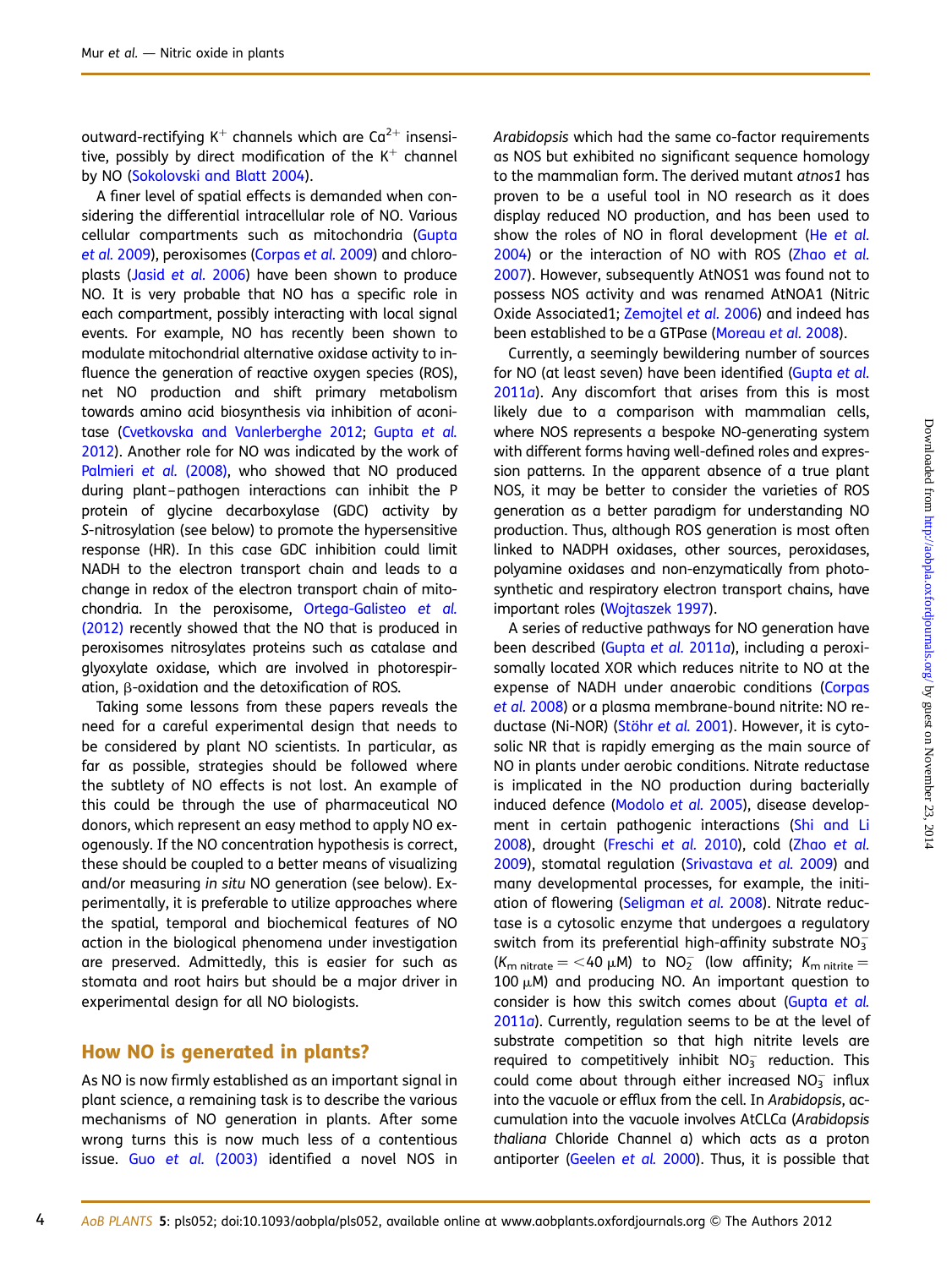$NO<sub>3</sub><sup>-</sup>$  vacuolar import is promoted by cytoplasmic pH changes, possibly driven by tonoplastic  $H^+$ -ATPases [\(De](#page-12-0) [Angeli](#page-12-0) et al. 2007). This could enable the build-up of a 50-fold excess of nitrate in the vacuole compared with the cytoplasm ([De Angeli](#page-12-0) et al. 2007). An alternative/additional mechanism could be to promote  $NO_3^-$  efflux from the cells. In the case of the HR elicited by cryptogein in tobacco cells, nitrate efflux was shown to be vital to cell death and defence. This resulted in a rapid 60 % drop in the concentration of internal  $NO_3^-$  [\(Wendehenne](#page-16-0) et al.  $2002$ ). Concomitant with  $NO<sub>3</sub>$  efflux is an influx of calcium, on which NO production was completely dependent [\(Lamotte](#page-13-0) et al. 2004) and acts via calmodulin/ calmodulin-like proteins (Ma et al. [2008](#page-13-0)). The longer-term generation of calcium is influenced by NO ([Lamotte](#page-13-0) et al. [2006\)](#page-13-0) and this integrates  $Ca^{2+}$  – NO effects into the web of positive and negative feedback loops that typify plant– pathogen interactions [\(Robert-Seilaniantz](#page-14-0) et al. 2011). In terms of triggering events, it seems likely that  $NO_3^$ efflux is one of a series of calcium ion-mediated events which contribute to plasma membrane depolarization and also causing the extrusion of  $K^+$  ions and water loss, all of which are early features of HR-type cell death [\(Garcia-Brugger](#page-12-0) et al. 2006). Clearly, more work is needed on the regulation of  $NO_3^-$  fluxes in disease responses and more widely, and especially the possible perturbation that could occur when plants are supplied with high levels of nitrogen fertilizer must be assessed.

As well as modulation of nitrogen flux within cells, direct regulation of NR itself should be considered. Nitrate reductase is a relatively labile protein, the levels of which are based on its relative expression and degradation. Thus, NR may be phosphorylated at a serine residue to interact with 14–3–3 proteins to inactivate the protein and, mostly likely, promote proteolysis [\(Kaiser and Huber](#page-13-0) [2001\)](#page-13-0). However, the phosphorylation of NR is  $Ca^{2+}$  dependent for at least three types of kinase, and the formation of the inactive form is influenced by divalent cations [\(Weiner and Kaiser 1999](#page-16-0), [2000\)](#page-16-0). Thus, we need to understand why Ca $^\mathrm{2+}$  influxes which activate NO $_3^-$  efflux and NO production do not also encourage NR degradation. This could be via the action of Type 2A phosphatases [\(Deruere](#page-12-0) et al. 1999) or, interestingly, hexose sugars via unknown mechanisms [\(Cotelle](#page-11-0) et al. 2000).

One other reductive mechanism of NO generation merits mention as it allows NO production under very small partial pressures of oxygen ([Planchet](#page-14-0) et al. 2005). This involves a mitochondrial-based NR activity where  $NO_2^-$  acts as a terminal electron acceptor for cytochrome c oxidase/reductase [\(Castello](#page-11-0) et al. 2006). This can maintain some ATP generation under hypoxic conditions and will also reduce  $NO_2^-$  to generate NO which can be scavenged by non-symbiotic Hbs ([Stoimenova](#page-15-0) et al. 2007).

The nitrite reductase activity of cytochrome oxidase/reductase is well established under hypoxia [\(Gupta](#page-12-0) et al. [2011](#page-12-0)a) but may be increasingly important as partial pressures of oxygen are reduced from ambient. The importance of this generational route has been demonstrated by our recent work where we studied NO production under various degrees of hypoxia and identified a threshold at 0.5 %  $O<sub>2</sub>$ , below which substantial NO is produced ([Hebelstrup](#page-13-0) et al. 2012). This led to the production of ethylene which promotes petiole hypernasty and/or vertical elongation, an important plant mechanism for avoiding the negative effects of submergence in Rumex palustris and a wide variety of other species ([Voesenek](#page-15-0) et al. [2006\)](#page-15-0).

Moving on to consider oxidative mechanisms of NO generation in plants, there are frequent reports of NOS-like activity in plants, notwithstanding the absence of an isolated enzyme or gene ([Corpas](#page-11-0) et al. [2009\)](#page-11-0). Over the last decade the authors have described the NOS activities in peroxisomes [\(Barroso](#page-11-0) et al. 1999) and chloroplasts (Jasid [et al.](#page-13-0) 2006), and in isolated root mitochondria [\(Gupta and Kaiser 2010](#page-12-0)). Further, this NOS-like activity shares several of the co-factor requirements for mammalian NOS [\(Corpas](#page-11-0) et al. 2009). There are also many examples of the use of argininebased analogues, which inhibit mammalian NOS, to suppress plant NO production, including from our work [\(Mur](#page-14-0) [et al.](#page-14-0) 2005, [2008](#page-14-0)). Independent confirmation of this arginine pathway has come from Arabidopsis arginase mutants which exhibited increased levels of NO produc-tion [\(Flores](#page-12-0) et al. 2008). Taking all of this work together, we are left with strong data suggesting that an arginine-utilizing pathway can generate NO, although this need not be one that leads to the co-production of citrulline, an important characteristic for true NOS ([Tischner](#page-15-0) et al. 2007). The vagueness of this situation begs the question of how specific really is this arginine oxidizing capacity. For example, another oxidative pathway leading to NO generation based on polyamines has been described (Tun [et al.](#page-15-0) 2006). The mechanism through which it acts is also unknown, but although very different, mammalian NOS could be a target for mamma-lian NOS inhibitors ([Gupta](#page-12-0) et al.  $2011a$ ). Given the chequered history of NOS studies in plants, the sources of NOS-like activity in plants and why arginine-based inhibitors are effective in plants need resolving.

Recently, it was discovered that NR-free plant cells are able to oxidize externally supplied hydroxylamine (HA) to NO ([Rumer](#page-14-0) et al. 2009a, [b](#page-14-0)), a pathway that is well characterized in bacteria and animal systems ([Vetrovsky](#page-15-0) [et al.](#page-15-0) 1996). Conditions that increase ROS are able to increase the NO production from HA, for instance increasing ROS by mitochondrial complex III inhibitor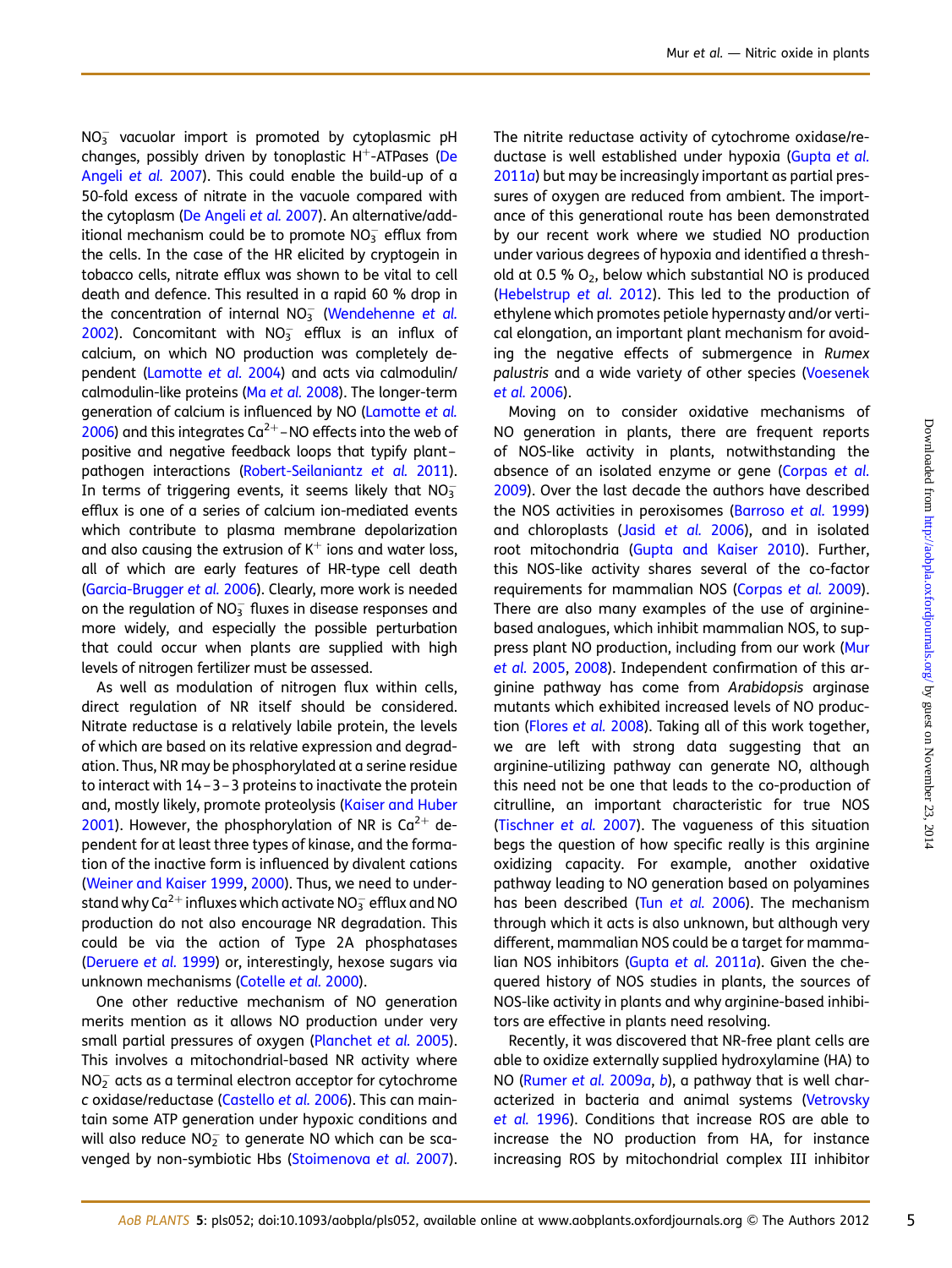myxothiazol enhanced NO production from HA ([Rumer](#page-14-0) [et al.](#page-14-0) 2009b). Interestingly, it was recently shown that isolated non-rice non-symbiotic haemoglobin 1 enzyme could reduce  $NO_2^-$  to NO with a rate constant that was far in excess of that reported for Hbs [\(Sturms](#page-15-0) et al. [2011\)](#page-15-0). Given such an observation, the endogenous production of HA by plants needs to be characterized and the possible enzymatic basis of NO generation from this substrate should also be a target for further research.

#### How much NO is made and where?

If the sources of NO generation are now coming to be well characterized, the next problem that needs addressing is the patterns of NO generation. We have already highlighted how several authors are suggesting that the concentration of NO is important for its activity (for example, [Beligni and Lamattina 1999](#page-11-0); [Garcia-Mata](#page-12-0) et al. 2003); therefore, actual measures of in planta NO should be a major feature of NO studies. However, as outlined in our recent review (Mur et al. [2011\)](#page-14-0), nearly all the approaches currently employed have associated problems.

The most superficially attractive approach is to use diaminofluoresceins (DAF)—fluorescent dyes that are available from many manufacturers. Diaminofluorescein dyes react with  $N_2O_3$ , a by-product of NO oxidation, with a resulting dramatic increase in fluorescence to allow an approximate quantification of NO content [\(Kojima](#page-13-0) et al. 1998a, [b](#page-13-0)). Diaminofluorescein dyes are sensitive NO sensors with detection limits in the nanomolar range and specific to NO as no increased fluorescence was observed with  $NO<sub>2</sub>$ ,  $NO<sub>3</sub>$ ,  $H<sub>2</sub>O<sub>2</sub>$  and peroxynitrite (ONOO<sup>-</sup>) [\(Kojima](#page-13-0) et al. 1998b). When used in conjunction with confocal microscopy, DAF dyes offer the possibility of exactly defining the site of NO generation. As suggested above, such a precise tissue resolution is essential in order to begin to assign roles for NO in plant development and in plant– microbe interactions. However, the specificity of DAF dyes has recently been questioned and it is also possible that a differential take-up of the dye by some tissue types or organelles could give artefactual results [\(Mur](#page-14-0) [et al.](#page-14-0) 2011). For example, [Rumer](#page-14-0) et al. (2012) have shown that reactions involving horseradish peroxidase and  $H_2O_2$  were sufficient to generate DAF fluorescence in vitro. This stated, there is currently no well-established alternative approach to reveal high tissue-specific patterns of NO generation. We therefore expect DAF dyes to be continued to be used. We have therefore recommended that users employing DAF dyes should follow the following steps (Mur [et al.](#page-14-0) 2011). First, the background fluorescence of tissues in the absence of the

DAF dye should be assessed. Then, most importantly, a fluorescence in the presence of DAF (not the absence of) dyes should be suppressed by co-application of NO scavengers (for example, 2-(4-carboxyphenyl)- 4,4,5,5-tetramethylimidazoline-l-oxyl-3-oxide (cPTIO);  $NO + cPTIO \rightarrow NO_2^- + cPTI$ ) or inhibitors of mammalian NOS, although this last approach may be questioned. Additionally, we note with interest that newer fluorescent probes have been developed, although these have yet to be widely used by the plant NO community. These include rhodamine B (2-amino-3′ ,6′ -bis(diethylamino)- 2,3-dihydrospiro [iso-indole-1,9′ -xanthene]-3-one)-based dyes which can act to detect  $NO_2^-$  and  $ONOO^-$  [\(Rieth and](#page-14-0) [Sasamoto 1998;](#page-14-0) Yang et al. [2002\)](#page-16-0). In a comprehensive assessment of the specificity of rhodamine B dyes, the fluorescence response was greatest with NO and ONOO<sup>-</sup>. However, fluorescence was also significant with hydroxyl radicals (Wu et al. [2011](#page-16-0)), which are likely to be generated in stressed plants [\(Apel and Hirt 2004\)](#page-11-0). Europium(III) chelate has recently been advanced as an NO fluorescent probe but its wider specificities are yet to be fully assessed ([Chen](#page-11-0) et al. 2011). To be confident in the NO measurements obtained, it

is preferable that alternative approaches are employed in parallel. The Griess assay is an indirect colorimetric assay for NO that is available as a kit. In this assay, NO is oxidized to  $NO_2^-$  which reacts with sulfanilic acid and  $\alpha$ -naphthylamine under acidic conditions to yield an azo dye. The sensitivity of the Griess assay can be improved by employing a flow-through system where NO emitted from a plant or cell culture is passed via a flow into a receiving vessel where the Griess assay is carried out; the dye accumulates as more NO enters the vessels [\(Vitecek](#page-15-0) et al. 2008). Another highly popular commercially available means of NO detection from the gas phase is chemiluminescence. The detection system is based on the reactivity of NO with  $O<sub>3</sub>$ , which produces excited-state nitrogen dioxide (NO $_{2}^{*}$ ), which emits a photon upon relaxation to the ground state. Therefore each photon is related to a single NO molecule; the NO concentration is then determined by measuring the light intensity. The chemiluminescent approach has been utilized by the present authors and has proved to be a highly sensitive and accurate measure of NO emission from plants [\(Planchet](#page-14-0) et al. 2005; Mur [et al.](#page-14-0) 2011). Its main drawback concerns its lack of selectivity, as molecules such as water can dampen the chemical reaction and lead to erroneous NO measurements. Two additional platforms that we have extensively used to measure NO in the gas phase are laser photoacoustic detection (LPAD) and tunable diode laser absorption spectroscopy (TDLAS) (Mur [et al.](#page-14-0) 2005, [2011,](#page-14-0) [2012\)](#page-14-0), neither of which is currently available in a commercial form.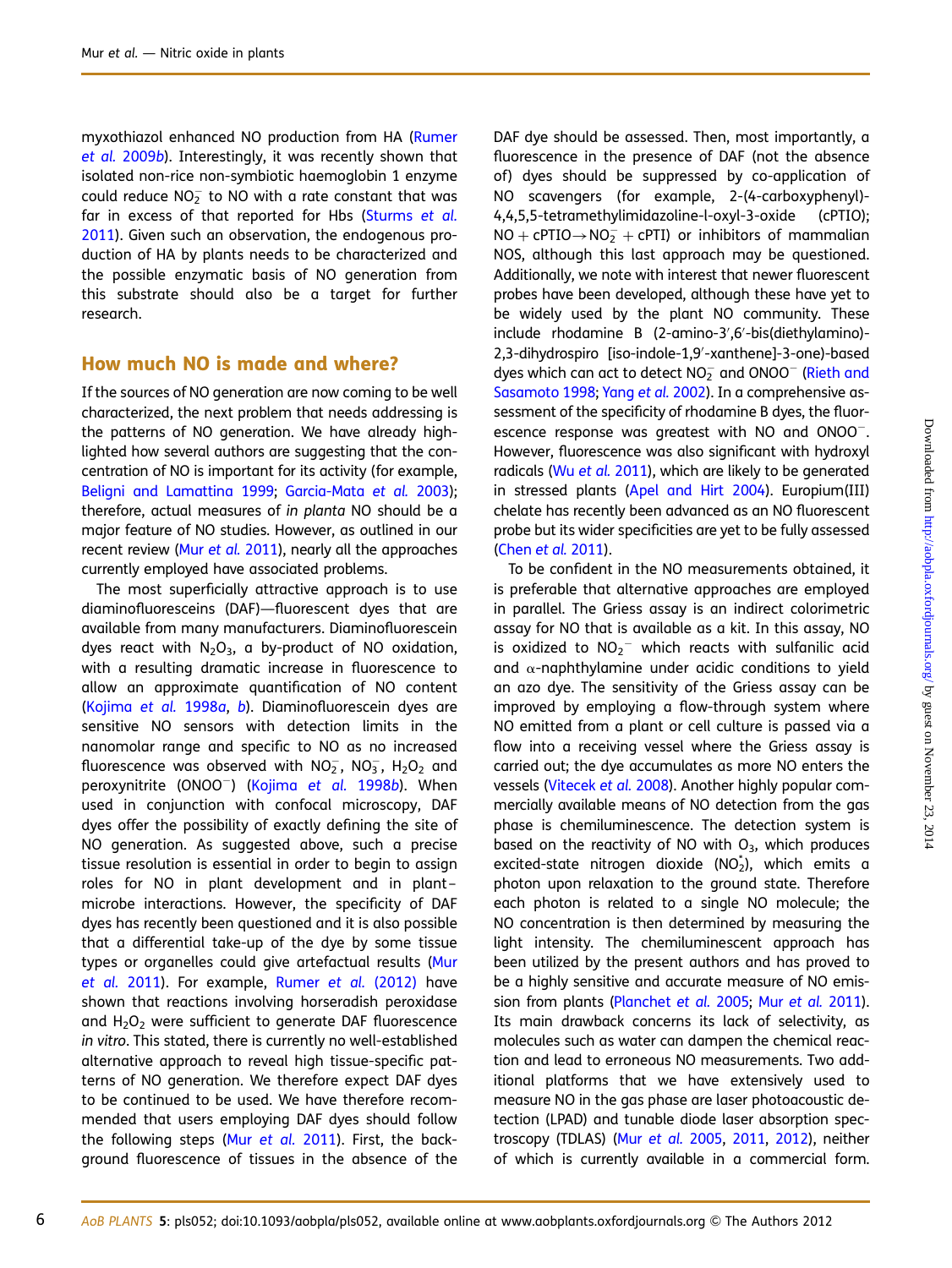Both target the strongest absorption band of NO centred at 5.3  $\mu$ m (1876 cm $^{-1}$ ) [\(Rothman](#page-14-0) et al. 2005), and use different laser sources such as CO gas lasers, quantum cascade lasers (QCL) or interband cascade lasers. Compared with other methods, laser-based systems directly measure NO molecules and are extremely selective. In LPAD the absorption of NO in bursts of laser light results in pressure variations that generate sound, which is detected by a microphone located within a photoacoustic cell. Traditional LPAD systems require high-power sources and are not user friendly, while compact QCLs are still unable to reach the sub-ppb detection limit (Kosterey [et al.](#page-13-0) 2002; [Spagnolo](#page-15-0) et al. 2010). However, TDLAS systems are offering the better potential for miniaturization and commercialization. In combination with a thermoelectrically cooled QCL, the key part of TDLAS systems is a multipass absorption cell where the light undergoes multiple reflections between two mirrors. This represents an interaction path length with the NO gas sample of 76 m in a compact design. It allows the detection of NO at and below 1 ppb by volume with a second measuring time [\(Cristescu](#page-11-0) et al. 2012). Each of these gaseous detection platforms offers the ability to obtain multiple real-time measures of NO production from plants, but there are some important deficiencies. The relationship between the concentration of in planta NO and that lost by the plant to the atmosphere is difficult to establish; also it is difficult to measure tissue-specific patterns of NO generation and it is impossible to measure organellar production.

The requirement for accurate measurements of NO production is also important due to the widespread use of chemical NO donors as surrogates for biologically generated NO production in experiments. Many NO donors have been developed, often for pharmaceutical use ([Napoli and Ignarro 2003\)](#page-14-0), and are readily obtained commercially. Nitric oxide donors include NONOates (spermidine- or diethylamine-NONOate) [\(Keefer](#page-13-0) et al. [1996\)](#page-13-0), S-nitroso-N-acetylpenicillamine (SNAP), S-nitrosoglutathione (GSNO) and sodium nitroprusside (SNP). In plant biology NONOate has been used in, for example, the analysis of pathogen-associated cell death ([Lamotte](#page-13-0) [et al.](#page-13-0) 2004) and mitochondrial function (Fu [et al.](#page-12-0) 2010). Example studies using SNAP to show NO effects have focused on wound healing [\(Orozco-Cardenas and Ryan](#page-14-0) [2002\)](#page-14-0), thermotolerance (Xuan et al. [2010\)](#page-16-0) and root meristem development by influencing the key auxin effector PIN1 ([Fernandez-Marcos](#page-12-0) et al. 2011).

Sodium nitroprusside is frequently used as an NO donor, including by ourselves to validate the LPAD approach (Mur [et al.](#page-14-0) 2005) or to investigate the bolting time in Arabidopsis [\(Hebelstrup and Jensen](#page-13-0) [2008\)](#page-13-0). Others have used SNP to show a role in photomorphogenesis by regulating phytochrome and gibberellin signalling ([Lozano-Juste and Leon 2011](#page-13-0)). Sodium nitroprusside is in fact an  $NO<sup>+</sup>$  donor, which is a highly stable electrophile but can be stabilized by co-ordination with metals ([Roncaroli](#page-14-0) et al. 2007).  $NO<sup>+</sup>$ readily forms nitrosothiolate adducts which can be reduced (for example, GSNO  $+ H^{+} \rightarrow$  GSH  $+$  NO<sup>+</sup>) to generate NO gas [\(Wang](#page-16-0) et al. 2002). An additional problem with SNP is the activity of the 'spent' donor ([Bethke](#page-11-0) et al. [2006\)](#page-11-0). When assessing the ability of NO to break Arabidopsis seed dormancy, it was found that SNP and the 'spent donor' products potassium ferricyanide (Fe (III) CN) and potassium ferrocyanide (Fe (II) CN) were all acting via the generation of cyanide  $(CN<sup>-</sup>)$ . To counter this problem, experimenters must include controls involving the NO 'spent' controls (i.e. the remaining products when all NO has been produced).

S-nitrosoglutathione is often used as a 'clean' NO donor in nitrosylation studies (see below) as it presents no known problem with spent products. This undergoes spontaneous homolytic cleavage of the Cys-based S–NO bond to release NO ([Ederli](#page-12-0) et al. 2009). The S-nitrosylation process involves initial reaction with  $O<sub>2</sub>$  to form substances such as  $N_2O_3$ , which dissociates to form the nitrosonium ion,  $NO^{+}$ . The electrophile  $NO^{+}$  will attack thiolate to form S–NO adducts.

Nitric oxide concentration is clearly important for action but there have been very few attempts to assess the in planta kinetics of NO generation by NO donors. Ederli et al. [\(2009\)](#page-12-0) investigated the in planta production of NO from SNP, GSNO and injections of mammalian NOS using the oxyhaemoglobin NO assay method. Similarly, we have examined the kinetics of NO production from donors following infiltration of tobacco leaves using our QCL-based approach (Fig. [1](#page-7-0)). The NO donors diethylamine nitric oxide (DEANO) (Fig. [1](#page-7-0)A) and SNAP (data not shown) proved to give rise to a short burst of NO. S-nitrosoglutathione increased NO for a longer period (Fig. [1B](#page-7-0)) but SNP gave rise to a more persistent pattern of NO generation (Fig. [1C](#page-7-0)). This pattern of NO production was similar to that observed during the HR in tobacco elicited by the bacterial pathogen P. syringae pv. phaseolicola. Taking the above points together, we experimenters need to be circumspect when using NO donors and give thought to in planta patterns and amounts of NO production as well as the possible effects of spent donor products.

# How far is there a discrete NO signalling module?

As the mechanisms of NO generation come to be established, the mechanisms of NO signalling are increasingly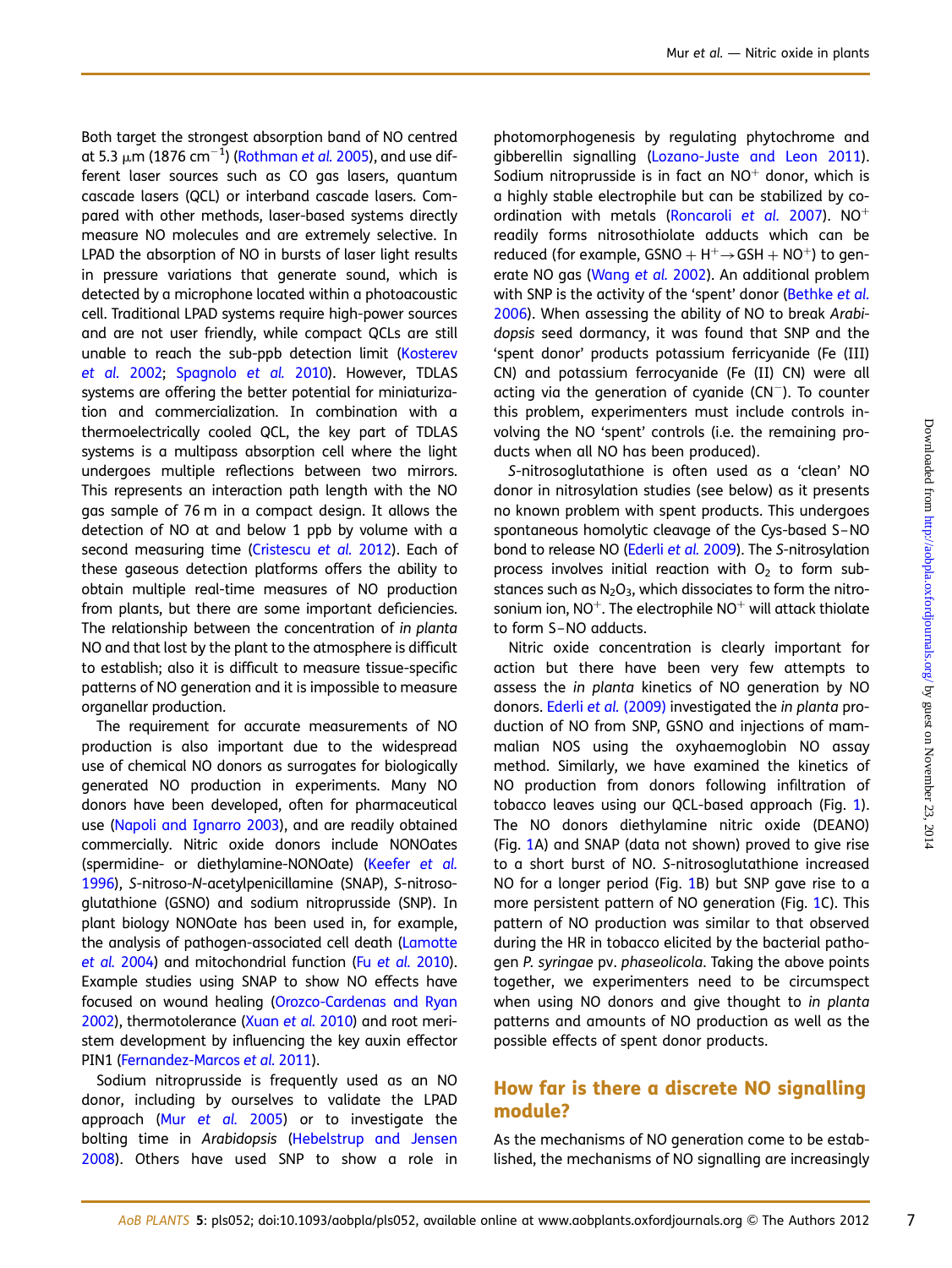<span id="page-7-0"></span>

Fig. 1 Nitric oxide production from tobacco leaves infiltrated with NO donor chemicals or P. syringae pv. phaseolicola. Nitric oxide production was measured using a QCL from tobacco leaves removed from 5-week-old plants and infiltrated with various concentrations of (A) diethylamine nitric oxide (DEANO); (B) S-nitrosoglutathione (GSNO) or (C) sodium nitroprusside and compared with (D) infiltrations with suspensions of 10<sup>6</sup> cells mL<sup>-1</sup> 10 mM MgCl<sub>2</sub> of the HR-eliciting P. syringae pv. phaseolicola (Psph). Results are given as mean NO production: nmol  $g^{-1}$  h<sup>-1</sup> (n = 3)  $\pm$  SE. Plant cultivation conditions and bacterial culture are described in Mur et al. [\(2005\)](#page-14-0). Quantum cascade laser measurement protocols are described in Mur et al. [\(2012\).](#page-14-0)

being resolved. Initial work focused on transcriptomic assessments of NO effects, which revealed the importance of NO-regulated antioxidant responses ([Krause](#page-13-0) [and Durner 2004\)](#page-13-0) or the possible roles of iron-deficiency genes in NO-mediated responses to  $Cd^{2+}$  [\(Besson](#page-11-0) et al. [2007\)](#page-11-0). Currently, many groups concentrate on two protein modifications which are specific to NO signalling: thiol protein S-nitrosylation and tyrosine nitration, to reveal target signalling components and modes of action. Excellent reviews are available describing the current status of our understanding of the roles of S-nitrosylation and nitration [\(Astier](#page-11-0) et al. 2011; [Malik](#page-13-0) [et al.](#page-13-0) 2011; [Vandelle and Delledonne 2011\)](#page-15-0) and so we will confine ourselves to a general overview and some general points that emerge.

The regulation of proteins by S-nitrosylation is attracting a lot of interest as an important reversible posttranscriptional modification. The following represents some elegant regulatory mechanisms which have recently been reported in the literature. Nonexpressor of pathogenesis related proteins 1 (NPR1) is a key regulator within the signalling cascade of the key defence hormone salicylic acid. In its non-activated state, NPR1 exists as a cytoplasmically located oligomer with each monomer linked by redox-active disulfide bridges. When activated, cytoplasmic changes lead to reduction

of the thiol groups to release monomeric NPR1 forms which are translocated to the nucleus (Mou [et al.](#page-14-0) [2003\)](#page-14-0). Apparently, gratuitous translocation of NPR1 into the nucleus leads to proteasome-mediated digestion [\(Spoel](#page-15-0) et al. 2009). In the nucleus, NPR1 interacts with a range of TGA-class transcription factors, some of which are involved in binding to as-1 elements to activate pathogenesis-related protein 1 gene expression. Thus, the oligomeric status of NPR1 is essential to its action and S-nitrosylation of cysteine-156 has been shown to facilitate oligomerization (Tada [et al.](#page-15-0) 2008). The de-S-nitrosylation process is also receiving considerable attention, with particular focus being the roles of thioredoxins (TR). With NPR1 it is the S-nitrosylated cysteine-156 that is reduced by TR to promote monomer formation (Tada [et al.](#page-15-0) 2008). These observations neatly link oxidative and salicylic acid signalling modules with NO events. In stomata, NO and oxidative events are well understood to work in tandem [\(Wilson](#page-16-0) [et al.](#page-16-0) 2009) and this is clearly also the case during plant defence. Interestingly, NO is well known to influence the biosynthesis of salicylic acid (SA) so that this could promote NPR1 signalling, while NO, presumably by promoting GSNO, could also encourage oligomerization. These could be seen to be contradictory events but GSNO also promotes the NPR1–TGA1 interaction to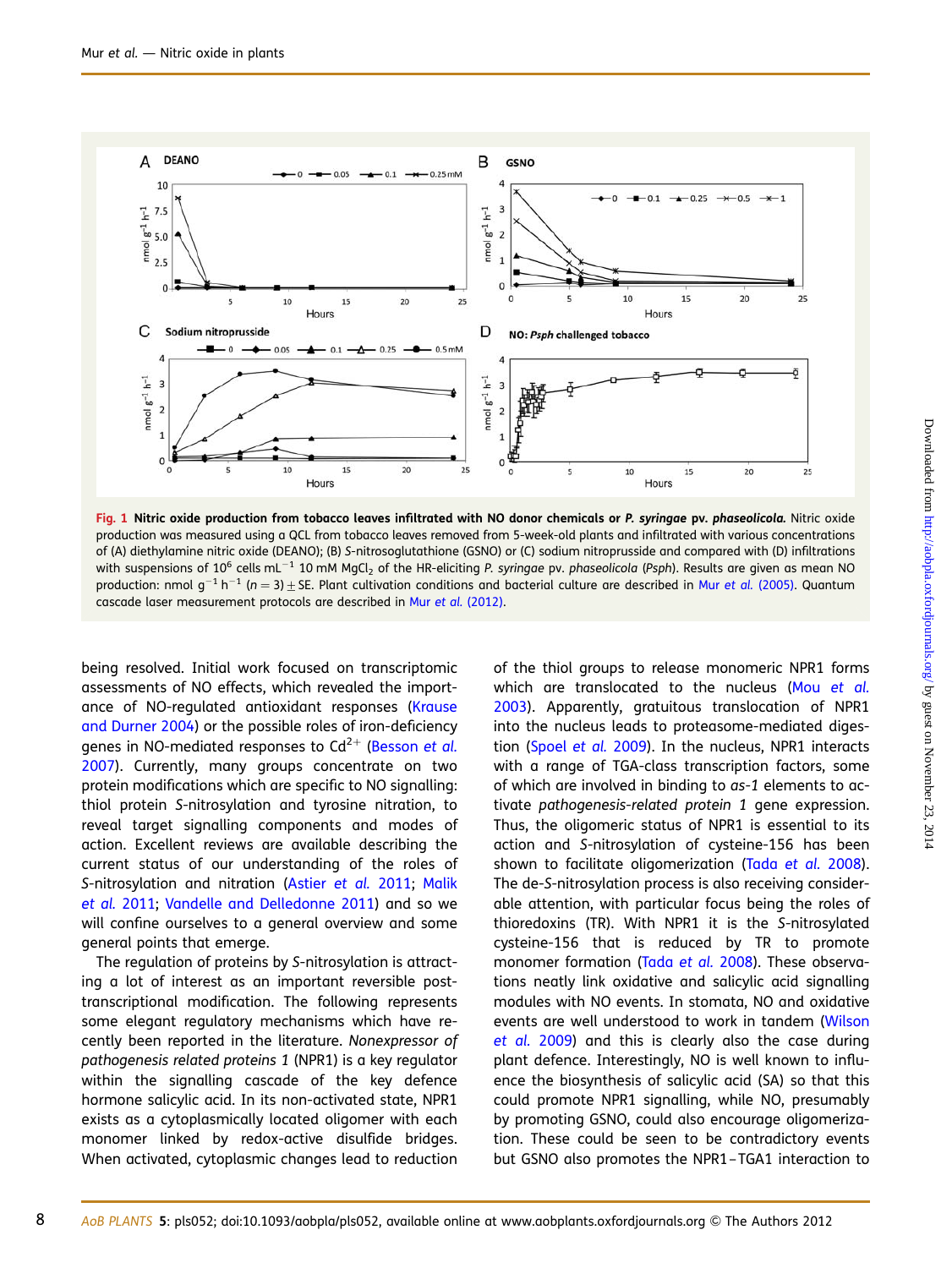strengthen binding to cognate promoter sequences, thereby elevating the expression of pathogenesis-related protein gene expression [\(Lindermayr](#page-13-0) et al. 2010).

Other subtle interactions between NO/GSNO, SA and oxidative stress are also revealed by the recent work of Yun et al. [\(2011\).](#page-16-0) SA is known to drive the speed of the HR by augmenting the generation of oxidative stresses, but these authors suggested that at lower GSNO concentrations cell death was augmented by other as yet unknown mechanisms. At higher concentrations of S-nitrosothiol, the activity of the ROS-generating enzyme NADPH oxidase, AtRbohD, was suppressed. This was shown to arise from S-nitrosylation of a cysteine-890 to affect enzyme binding to its key cofactor FAD. Thus, S-nitrosylation of NADPH oxidase appears to be a mechanism through which the plant can regulate oxidatively driven cell death. However, other members of the NADPH gene family have other roles, for example AtRhohC in root development and root hair formation [\(Foreman](#page-12-0) et al. 2003), so this regulatory mechanism could have much wider physiological roles.

Tyrosine nitration is dependent on peroxynitrite, which is generated via superoxide and NO (O $_2^-$  +  $NO \rightarrow ONOO^{-}$ ). This is a highly toxic molecule that can generate hydroxyl radicals  $(ONOO^{-} + H^{+} \rightarrow NO_{2}^{-} + OH)$ and cause considerable macromolecular damage via proton abstraction, and could lead ultimately to cell death as in mammalian systems [\(Pacher](#page-14-0) et al. 2007). Alternatively,  $NO_2^-$  may be added at the ortho position on the tyrosine aromatic ring, which could exert steric effects to alter the configuration of a protein. Compared with studies on S-nitrosylation, there have been relatively few studies on nitration, possibly because the latter's irreversible nature made it a less attractive regulatory switch. However, one of the most elegant studies has focused on the role of nitration during the HR in Arabidopsis, which revealed a novel regulation of peroxiredoxins (Prx). Peroxiredoxins can detoxify the highly reactive peroxynitrite ion and this has been demonstrated by two plastid-located Prx: PrxIIE and 2-Cys-Prx [\(Sakamoto](#page-14-0) et al. [2003;](#page-14-0) [Romero-Puertas](#page-14-0) et al. 2007). If  $ONOO<sup>-</sup>$  contributes to HR-mediated cell death, then Prx would suppress this, but PrxIIE is inhibited by S-nitrosylation, thereby allowing the propagation of  $ONOO<sup>-</sup>$  ([Romero-](#page-14-0)[Puertas](#page-14-0) et al. 2007; [Cecconi](#page-11-0) et al. 2009). Clearly, the identification of nitrated proteins is an ongoing process, but it also highlights the need to develop an organelle-specific understanding of NO effects as, due to its reactivity, it is unlikely that  $ONOO^-$  will move out of the plastids to nitrate cytoplasmic proteins.

Taking the S-nitrosylation/nitration studies together, some tentative observations can be made. Invariably, it has been shown that NO modifies the activity of enzymes and some key signalling components, and many have suggested an integration between NO/GSNO– SA–ROS-associated events. Although this may simply reflect the research interest of the main workers in the field, it may suggest that NO effects could be exerted to a large extent by influencing the redox status of the cell. Another feature is that S-nitrosylation/nitration studies seem to be suggesting that NO modifies signalling pathways which have been characterized as part of the action of another signal. Thus, there are redox-associated proteins, PrxIIE [\(Romero-Puertas](#page-14-0) et al. 2007), AtRhobD [\(Malik](#page-13-0) et al. [2011\)](#page-13-0), SA signalling pathway proteins salicylic acid-binding protein 3 [\(Wang](#page-16-0) et al. 2009), NPR1 (see above) ([Tada 2009](#page-15-0)), TGA1 ([Lindermayr](#page-13-0) et al. 2010) and auxin sig-nalling TIR1 [\(Terrile](#page-15-0) et al. 2012). Other pathways such as jasmonates are also being suggested ([Manjunatha](#page-13-0) et al. [2012](#page-13-0); Mur et al. [2012\)](#page-14-0). Thus, NO could also mainly act as a modifier of other signalling cascades. This was also suggested from a bioinformatic analysis of 'NO-responsive' promoters where salicylate- and jasmonate-responsive cis-elements were prominent ([Palmieri](#page-14-0) et al. 2008). This stated, it is possible that further characterization of S-nitrosylative control of the R2R3-MYB class of transcription factors may identify an NO-specific transcriptional output.

Modulation of guanylate cyclase represents an NO-specific mechanism of signalling and there are many reports showing that cGMP is a facet of NO effects in plants ([Klessig](#page-13-0) et al. 2000; [Pagnussat](#page-14-0) et al. 2003; [Szmidt-Jaworska](#page-15-0) et al. 2004, [2008,](#page-15-0) [2009;](#page-15-0) Suita [et al.](#page-15-0) [2009;](#page-15-0) [Li and Xue 2010;](#page-13-0) [Wang](#page-16-0) et al. 2010; [Dubovskaya](#page-12-0) [et al.](#page-12-0) 2011). Indeed, even Viagra has been shown to have effects in plants ([Siegel-Itzkovich 1999](#page-15-0)). Paradoxically, until recently, higher plants were thought to lack the required soluble form of guanylate cyclase ([Schaap 2005\)](#page-15-0), although it is present in single-cell algae ([de Montaigu](#page-12-0) et al. 2010). Indeed, in Chlamydomonas, a soluble guanylate cyclase influenced NR expression ([de Montaigu](#page-12-0) et al. 2010). Recently, a novel guanylate cyclase that generates cGMP and binds NO has been described ([Mulaudzi](#page-14-0) et al. 2011). It is imperative that this be extensively characterized and integrated into our existing knowledge of NO networks.

## How does plant-generated NO fit into the nitrogen cycle economy?

An important point frequently disregarded by plant NO scientists is that plants are being continually exposed to NO from the soil. Nitric oxide production is a feature of the oxido-reductive steps ranging from NH $_4^+$  to NO $_3^$ that form the nitrogen cycle. Various factors also influence NO production in soil such as temperature,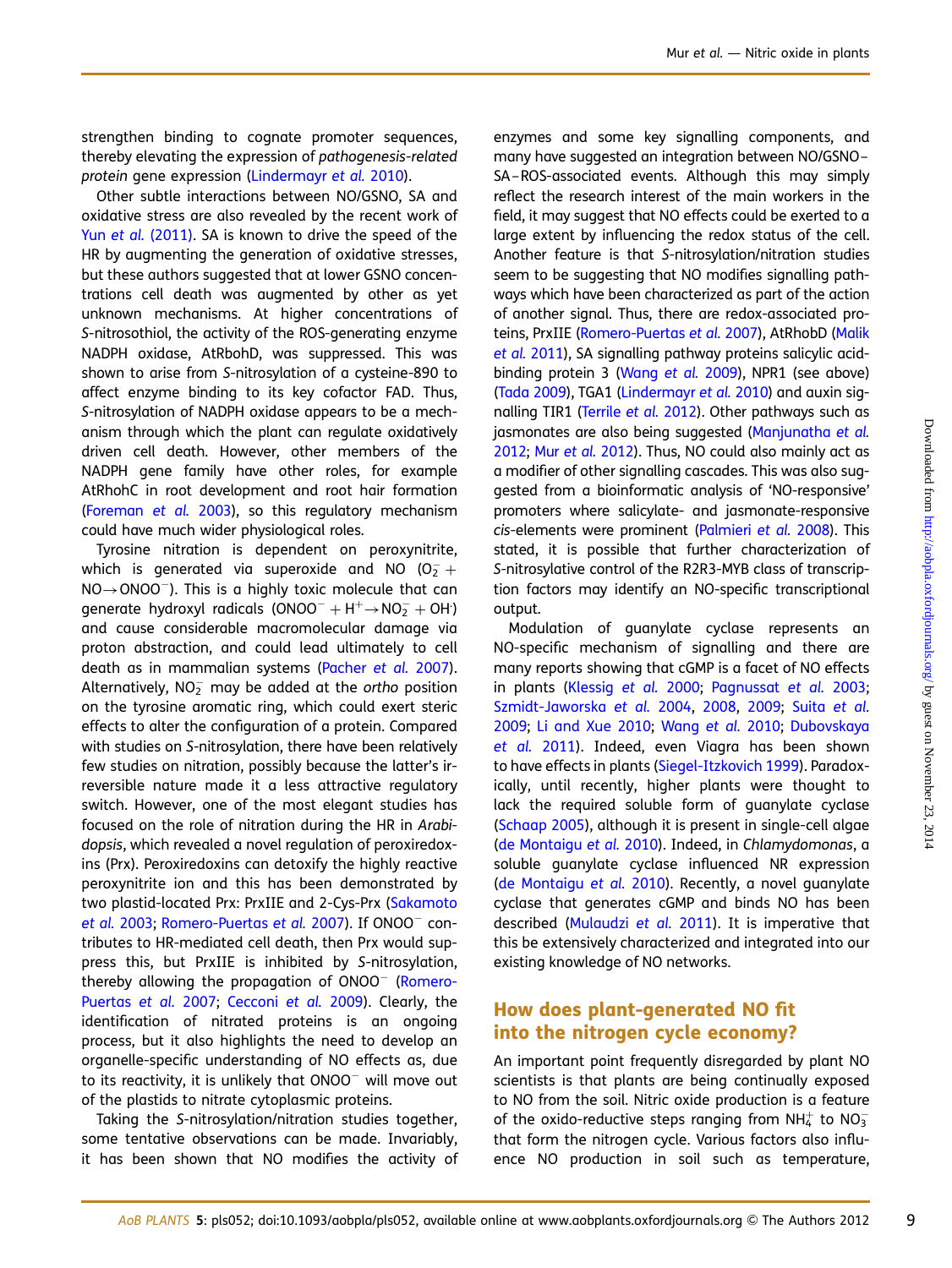oxygen availability, humidity, soil pH and nitrogen status. These influence the activities of nitrifying and denitrifying bacteria which under different conditions can produce NO at differing rates ([Anderson and Levine](#page-11-0) [1986\)](#page-11-0).

If the plant is being continuously exposed to NO, how can NO function as a discrete endogenous signalling molecule, particularly in the root? We suggest that these questions highlight the importance of in planta NO scavenging mechanisms as key in NO biology. Some simple chemicals such as urate have been shown to prevent NO toxicity [\(Alamillo and Garcia-Olmedo 2001](#page-11-0)), but more selectivity is offered by enzymatic regulation by GSNO reductase (GSNOR) [\(Malik](#page-13-0) et al. 2011) and nsHb [\(Gupta](#page-12-0) et al. 2011b).

Pools of reduced glutathione (GSH) are readily available within plants and GSH can be oxidized by NO to form GSNO. This represents a stable reservoir of potential NO signal so that the regulation of GSNO content represents an important regulatory step in NO regulation. The key enzyme regulating GSNO pools is GSNOR; GSNOR will reduce GSNO to ultimately produce glutathione disulfide (GSSG) and ammonia ( $NH<sub>3</sub>$ ), and GSSG can be reduced by glutathione reductase to re-enter the GSH pool. In Arabidopsis, GSNOR exists as a single gene (AtGSNOR1; At5g43940), resulting in an increase in nitrosothiolates such as GSNO and thus also increases in S-nitrosylated proteins ([Feechan](#page-12-0) et al. 2005). Thus, GSNOR represents an important enzyme regulating indirect NO effects via S-nitrosylation.

Our interest has focused on the role of the direct oxidation of NO by nsHb and its role in regulating NO content within plants ([Gupta](#page-12-0) et al. 2011b; [Hebelstrup](#page-13-0) et al. [2012;](#page-13-0) Mur [et al.](#page-14-0) 2012). Plant Hbs are able to regulate several of the effects of NO, as recently reviewed by [Hill \(2012\)](#page-13-0). Plant Hbs may be sub-divided into three classes: I, II and III. Most Hbs found in association with nitrogen-fixing bacteria in root nodules of plants appear to have evolved from class II Hb, which has a relatively low affinity for  $O_2$  ( $K_m \sim 150$  nM), so that this is readily released under low partial pressures of  $O<sub>2</sub>$ . As such, the functions of most of those Hbs called 'symbiotic haemoglobins' are in facilitating oxygen supply to tissues within nitrogen-fixing nodules. However, this requires a high concentration of Hb. Other class II 'nonsymbiotic' Hbs (nsHbs) are found in other tissues at low concentration where the contribution to facilitated oxygen diffusion is negligible [\(Heckmann](#page-13-0) et al. 2006). We have previously shown that such class II nsHbs do contribute to NO removal when over-expressed [\(Hebelstrup](#page-13-0) et al. 2006, [2012\)](#page-13-0). Class III Hbs are truncated Hbs with a very low affinity for  $O_2$  (K<sub>m</sub>  $\sim$ 1500 nM) and, given their closer homology to bacterial transfer ([Watts](#page-16-0) et al. 2001). The function of these truncated Hbs is obscure and no observable phenotype was noted in glb3, an Arabidopsis class III mutant [\(Mur](#page-14-0) [et al.](#page-14-0) 2012). Class I nsHbs possess very high affinity for  $O<sub>2</sub>$  (2 nM) so that they represent poor oxygen carriers ([Smagghe](#page-15-0) et al. 2009). Given this it appears that NO oxidation is an important role. During hypoxic/anoxic conditions, the oxidation of NO to NO $_3^-$  by oxyhaemoglobin [Hb(Fe<sup>2+</sup>)O<sub>2</sub>] is coupled to the reduction of  $NO<sub>3</sub><sup>-</sup>$  and NO<sub>2</sub>, resulting in an Hb/NO cycle [\(Dordas](#page-12-0) et al. 2004). In this Hb/NO cycle, excess NAD(P)H is oxidized to maintain electron flow and ATP production under hypoxic conditions [\(Dordas](#page-12-0) et al. 2003; [Stiomenova](#page-15-0) et al. 2007). Nitric oxide oxidation by Hb(Fe<sup>2+</sup>)O<sub>2</sub> results in the formation of oxidized ferric metHb  $[Hb(Fe<sup>3+</sup>)]$  and so the reaction is  $(Hb(Fe^{2+})O_2 + NO^+ \rightarrow Hb(Fe^{3+}) + NO_3^-).$ Haemoglobin can be reduced back to its ferrous form [Hb(Fe<sup>2+</sup>)] by an associated reductase (2Hb(Fe<sup>3+</sup>) +  $NAD(P)H \rightarrow 2Hb(Fe^{2+}) + NAD(P)^+ + H^+$ ). The  $NO_3^-$  produced is reduced to  $NO_2^-$  by NR (NO<sub>3</sub> + NAD(P)H $\rightarrow$ NO<sub>2</sub> - $+$  NAD(P)<sup>+</sup> + OH<sup>-</sup>) and subsequently by mitochondrial nitrite NO-reductase activity (Mt NINOR) at complex III and cytochrome  $c$  oxidase NO $_2^+$  is reduced back to NO to restart the cycle  $(2NO<sub>2</sub><sup>-</sup> + H<sup>+</sup> + NAD(P)H<sub>→</sub> 2NO +$  $NAD(P)^+ + 2OH^-$ ). Following this reasoning, hypoxically generated NO could improve the plant's energy status by adding to the Hb/NO cycle [\(Igamberdiev and Hill](#page-13-0) [2009\)](#page-13-0); and possibly not only during hypoxia but also in bulky tissues where low internal oxygen is present in the centre of tissues. This, again, should be actively explored in future. Besides the Hb/NO cycle, the role of nsHb in NO removal has also attracted considerable interest. Early work used over-expressed bacterial Hb hmpX in transgenic lines as a useful method to reduce NO production and show the roles for NO in the HR, responses to UV-B, symbiotic interactions and senescence ([Zeier](#page-16-0) et al. [2004;](#page-16-0) [Boccara](#page-11-0) et al. 2005; [Mishina](#page-13-0) et al. 2007; [del](#page-12-0) [Giudice](#page-12-0) et al. 2011; Tossi et al. [2011](#page-15-0)). The logical inference of this work is that nsHbs reduce endogenous NO production from plants and possibly the environment. We have provided evidence for this in our recent work where unstressed Arabidopsis lines with reduced expression of nsHbs [GLB1 (At2g16060) and GLB2 (At3g10520)] exhibited increased NO production [\(Hebelstrup](#page-13-0) et al. 2012; Mur [et al.](#page-14-0) 2012). When NO-generating systems are deployed, it may be assumed that the NO generated by (for example) NR will swamp the scavenging capacity of nsHbs. However, some of our data have revealed an interesting regulatory mechanism whereby Hb expression (GLB1) is reduced in a manner which is apparently inversely correlated with the patterns of NO generation (Mur [et al.](#page-14-0) [2012\)](#page-14-0). Although we focused on responses to pathogens,

Hbs, they may have been acquired by horizontal gene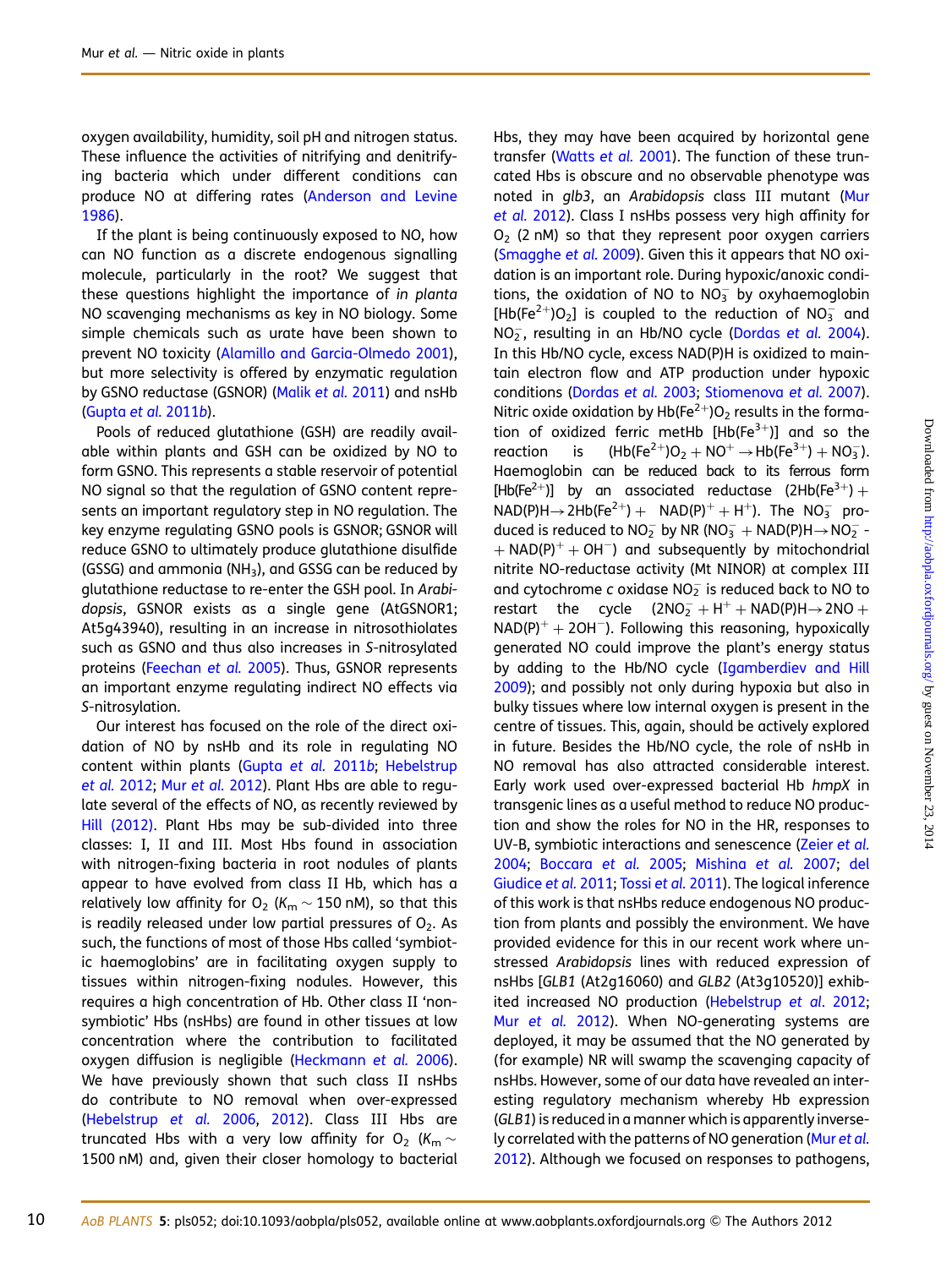interrogation of transcriptome data in the Genevestigator database (Zimmermann et al. 2004) has suggested that GLB1 (the major Hb) is also suppressed in response to heat, Fe deficiency, salt and drought stress (Fig. 2). Interestingly, in stresses linked to low oxygen caused by flooding (both root and shoot expression), hypoxia or anoxia where the Hb would be expected to contribute to plant fitness via the Hb/NO cycle, GLB1 is induced. Similarly, in response to external nitrate when both NO-generating NR and Hb would be required, the expression of genes encoding these proteins appeared to be co-regulated in maize [\(Trevisan](#page-15-0) et al. 2011). There are several indications that plant Hbs can control development and physiological reactions by modulating cellular NO levels, which interfere with the actions of various hormones [\(Hill 2012\)](#page-13-0). For example, Arabidopsis plants with silencing of GLB1 (class I nsHbs) exhibit increased cellular NO levels, resulting in modified development with stunted organs, loss of apical dominance and late flowering ([Hebelstrup](#page-13-0) et al. [2006;](#page-13-0) [Hebelstrup and Jensen 2008](#page-13-0)). Thus, it would seem that coupled to characterization of the NO generation mechanism, the means through which Hb expression is regulated is as important and this is actively being investigated by ourselves and others. Comparisons of Genevestigator expression data for GLB1 with those of the SA





marker genes PR1 and the jasmonate marker gene PDF1.2 suggested that these defence signals were unlikely to be playing a key regulatory role (Fig. 2). Another aspect that needs considering is how far Hb could help to preserve plant nitrogen. Our recent results using glb1 suppressed lines have suggested that in the absence of Hb, nitrogen loss during hypoxia via NO generation is substantial:  ${\sim}$ 0.2 mmol NO $_3^-$  g FW $^{-1}$  lost over a 24-h period ([Hebelstrup](#page-13-0) et al. 2012).

# Conclusions and forward look

To conclude, in the course of this review we have highlighted only some basic and persistent questions. The sources of NO generation have now been extensively defined but NO generation from polyamines, HA and especially arginine has resisted elucidation. This may be because no appropriate mutants, genes or proteins have been identified. Thus, plant biologists have been lucky that NIA1 has proven to be a major source of NO despite some functional redundancy with NIA2. Thus, the nia1 mutant exhibits reduced NO production even when NIA2 is still functional [\(Wilson](#page-16-0) et al. 2009). However, for other NO generation mechanisms, problems with lethality, functional redundancy or their activation only under precise conditions (for example, normoxia and hypoxia) may be the reason that no generation mutants have been isolated. Thus, it may be that the plant ROS field offers a salutary lesson, as here generation mechanisms have often been characterized via biochemical means. This also highlights another theme of our review, the necessity to develop a better means of measuring NO, both to assay NO generation and the site of its generation. Currently, no technique fully meets all these requirements but we have noted ongoing developments in fluorescent dyes that could ultimately provide NO scientists with a key resource.

Moving to consider NO signalling, currently a major focus is on S-nitrosylation and nitration events. We hope that our review of the early work suggesting that NO acts with cGMP (for example, [Durner](#page-12-0) et al. 1998) will serve to inspire a revisiting of this possibility and may, incidentally, reveal a signalling pathway that is similar to that found in animals. Our last theme is one that is, understandably, often not considered by laboratory-based plant scientists, namely how do plant signalling pathways function in an open environment. This is particularly apposite for NO as plants are being exposed to this signal from many exogenous sources. We therefore suggest that NO scavenging, e.g. by endogenous Hb, should be considered to be as important as NO generation in understanding in planta NO signalling.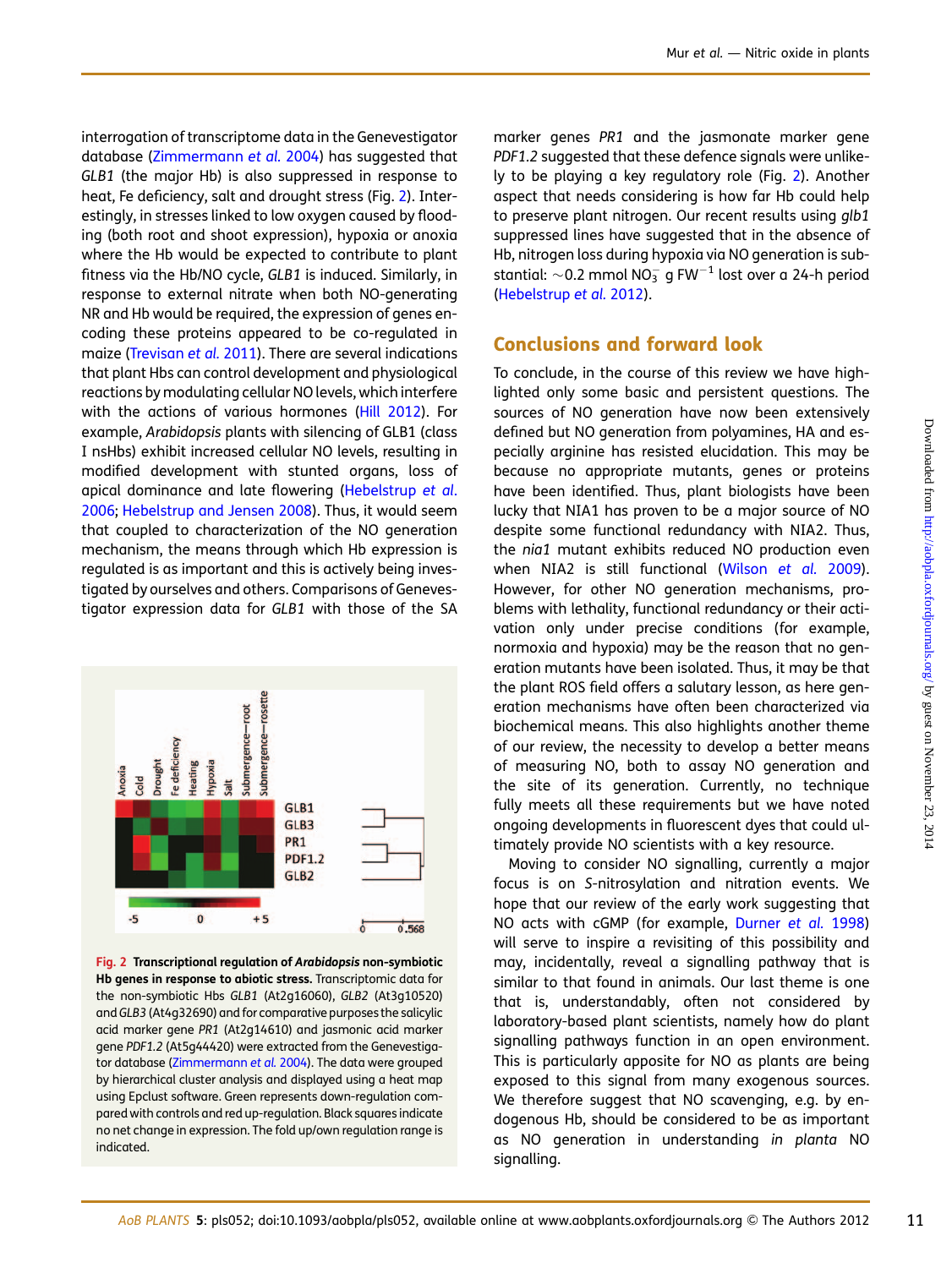# <span id="page-11-0"></span>Sources of funding

The work of L.A.J.M. is supported by grants from the BBRSC and the Centre for Integrated Research in the Rural Environment (CIRRE; http://www.cirre.ac.uk/), UK; that of K.H.H. by the Danish Council for Independent Research Technology and Production Sciences; that of K.J.G. by a Marie Curie Intra European Fellowship for Carrier Development within the 7th European Community Framework Programme; and that of J.M., S.M.C. and F.J.M.H. by the EU-FP6-Infrastructures-5 programme, project FP6-026183 Life Science Trace Gas Facility.

## Contributions by the authors

Most of the text of this review was written by L.A.J.M., K.H.H. and K.J.G. Comments and editorial changes on approaches to NO measurement were provided by J.M., S.M.C. and F.J.M.H., while S.P. aided L.A.J.M. in measuring in planta NO production following tobacco leaf infiltration with NO donors. I.E.M. and G.V.N. provided comments and edited the section on NO-associated signalling events. Overall editorial comments and changes were provided by M.A.H.

### Acknowledgements

The authors appreciate the comments made by the anonymous reviewers, which improved the manuscript.

#### Conflict of interest statement

None declared.

## Literature cited

- Alamillo JM, Garcia-Olmedo F. 2001. Effects of urate, a natural inhibitor of peroxynitrite-mediated toxicity, in the response of Arabidopsis thaliana to the bacterial pathogen Pseudomonas syringae. The Plant Journal 25: 529–540.
- Anderson IC, Levine JS. 1986. Relative rates of nitric oxide and nitrous oxide production by nitrifiers, denitrifiers, and nitrate respirers. Applied and Environmental Microbiology 51: 938–945.
- Apel K, Hirt H. 2004. Reactive oxygen species: metabolism, oxidative stress, and signal transduction. Annual Review of Plant Biology 55: 373–399.
- Astier J, Rasul S, Koen E, Manzoor H, Besson-Bard A, Lamotte O, Jeandroz S, Durner J, Lindermayr C, Wendehenne D. 2011. S-nitrosylation: an emerging post-translational protein modification in plants. Plant Science 181: 527–533.
- Barroso JB, Corpas FJ, Carreras A, Sandalio LM, Valderrama R, Palma JM, Lupianez JA, del Rio LA. 1999. Localization of nitricoxide synthase in plant peroxisomes. Journal of Biological Chemistry 274: 36729–36733.
- Baudouin E, Pieuchot L, Engler G, Pauly N, Puppo A. 2006. Nitric oxide is formed in Medicago truncatula-Sinorhizobium meliloti functional nodules. Molecular Plant-Microbe Interactions 19: 970–975.
- Beligni MV, Lamattina L. 1999. Is nitric oxide toxic or protective? Trends in Plant Science 4: 299–300.
- Besson A, Gravot A, Pugin A, Wendehenne D. 2007. NO contributes to cadmium toxicity in Arabidopsis thaliana. Comparative Biochemistry and Physiology A—Molecular & Integrative Physiology 146: S262–S263.
- Bethke PC, Libourel IGL, Jones RL. 2006. Nitric oxide reduces seed dormancy in Arabidopsis. Journal of Experimental Botany 57: 517–526.
- Boccara M, Mills CE, Zeier J, Anzi C, Lamb C, Poole RK, Delledonne M. 2005. Flavohaemoglobin HmpX from Erwinia chrysanthemi confers nitrosative stress tolerance and affects the plant hypersensitive reaction by intercepting nitric oxide produced by the host. The Plant Journal 43: 226–237.
- Bright J, Desikan R, Hancock JT, Weir IS, Neill SJ. 2006. ABA-induced NO generation and stomatal closure inArabidopsis are dependent on  $H<sub>2</sub>O<sub>2</sub>$  synthesis. The Plant Journal 45: 113-122.
- Calcagno C, Novero M, Genre A, Bonfante P, Lanfranco L. 2012. The exudate from an arbuscular mycorrhizal fungus induces nitric oxide accumulation in Medicago truncatula roots. Mycorrhiza 22: 259–269.
- Castello PR, David PS, McClure T, Crook Z, Poyton RO. 2006. Mitochondrial cytochrome oxidase produces nitric oxide under hypoxic conditions: implications for oxygen sensing and hypoxic signaling in eukaryotes. Cell Metabolism 3: 277–287.
- Cecconi D, Orzetti S, Vandelle E, Rinalducci S, Zolla L, Delledonne M. 2009. Protein nitration during defense response in Arabidopsis thaliana. Electrophoresis 30: 2460–2468.
- Chen YG, Guo WH, Ye ZQ, Wang GL, Yuan JL. 2011. A europium(III) chelate as an efficient time-gated luminescent probe for nitric oxide. Chemical Communications 47: 6266–6268.
- Clarke A, Desikan R, Hurst RD, Hancock JT, Neill SJ. 2000. NO way back: nitric oxide and programmed cell death in Arabidopsis thaliana suspension cultures. The Plant Journal 24: 667–677.
- Corpas FJ, Carreras A, Esteban FJ, Chaki M, Valderrama R, del Rio LA, Barroso JB. 2008. Localization of S-nitrosothiols and assay of nitric oxide synthase and S-nitrosoglutathione reductase activity in plants. Methods in Enzymology 437: 561–574.
- Corpas FJ, Palma JM, del Rio LA, Barroso JB. 2009. Evidence supporting the existence of L-arginine-dependent nitric oxide synthase activity in plants. New Phytologist 184: 9-14.
- Correa-Aragunde N, Graziano M, Lamattina L. 2004. Nitric oxide plays a central role in determining lateral root development in tomato. Planta 218: 900–905.
- Correa-Aragunde N, Graziano M, Chevalier C, Lamattina L. 2006. Nitric oxide modulates the expression of cell cycle regulatory genes during lateral root formation in tomato. Journal of Experimental Botany 57: 581–588.
- Correa-Aragunde N, Lombardo C, Lamattina L. 2008. Nitric oxide: an active nitrogen molecule that modulates cellulose synthesis in tomato roots. New Phytologist 179: 386–396.
- Cotelle V, Meek SEM, Provan F, Milne FC, Morrice N, MacKintosh C. 2000. 14–3–3s regulate global cleavage of their diverse binding partners in sugar-starved Arabidopsis cells. EMBO Journal 19: 2869–2876.
- Cristescu SM, Marchenko D, Mandon J, Hebelstrup K, Griffith GW, Mur LAJ, Harren FJM. 2012. Spectroscopic monitoring of NO traces in plants and human breath: applications and perspectives. Applied Physics B: 1–9.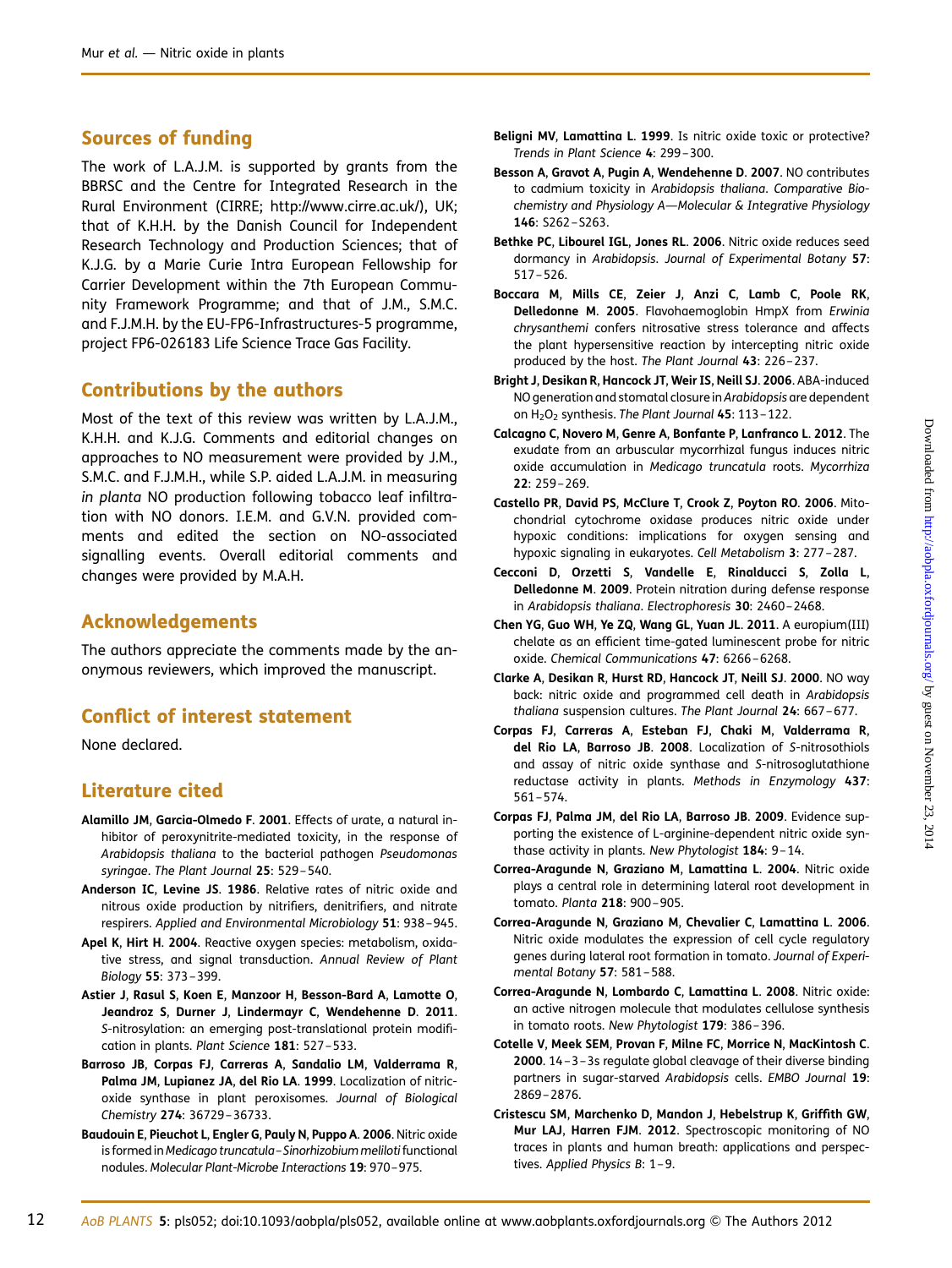- <span id="page-12-0"></span>Cvetkovska M, Vanlerberghe GC. 2012. Alternative oxidase modulates leaf mitochondrial concentrations of superoxide and nitric oxide. New Phytologist 195: 32–39.
- De Angeli A, Thomine S, Frachisse JM, Ephritikhine G, Gambale F, Barbier-Brygoo H. 2007. Anion channels and transporters in plant cell membranes. FEBS Letters 581: 2367–2374.
- de Montaigu A, Sanz-Luque E, Galvan A, Fernandez E. 2010. A soluble guanylate cyclase mediates negative signaling by ammonium on expression of nitrate reductase in Chlamydomonas. The Plant Cell 22: 1532–1548.
- del Giudice J, Cam Y, Damiani I, Fung-Chat F, Meilhoc E, Bruand C, Brouquisse R, Puppo A, Boscari A. 2011. Nitric oxide is required for an optimal establishment of the Medicago truncatula–Sinorhizobium meliloti symbiosis. New Phytologist 191: 405–417.
- Delledonne M, Xia Y, Dixon RA, Lamb C. 1998. Nitric oxide functions as a signal in plant disease resistance. Nature 394: 585–588.
- Dénarié J, Debellé F, Rosenberg C. 1992. Signaling and host range variation in nodulation. Annual Review of Microbiology 46: 497–531.
- Derbyshire ER, Marletta MA. 2012. Structure and regulation of soluble guanylate cyclase. Annual Review of Biochemistry 81: 533–559.
- Deruere J, Jackson K, Garbers C, Soll D, DeLong A. 1999. The RCN1-encoded A subunit of protein phosphatase 2A increases phosphatase activity in vivo. The Plant Journal 20: 389–399.
- Desikan R, Last K, Harrett-Williams R, Tagliavia C, Harter K, Hooley R, Hancock JT, Neill SJ. 2006. Ethylene-induced stomatal closure in Arabidopsis occurs via AtrbohF-mediated hydrogen peroxide synthesis. The Plant Journal 47: 907–916.
- Dordas C, Hasinoff BB, Igamberdiev AU, Manac'h N, Rivoal J, Hill RD. 2003. Expression of a stress-induced hemoglobin affects NO levels produced by alfalfa root cultures under hypoxic stress. The Plant Journal 35: 763–770.
- Dordas C, Hasinoff BB, Rivoal J, Hill RD. 2004. Class-1 hemoglobins, nitrate and NO levels in anoxic maize cell-suspension cultures. Planta 219: 66–72.
- Dubovskaya LV, Bakakina YS, Kolesneva EV, Sodel DL, McAinsh MR, Hetherington AM, Volotovski ID. 2011. cGMP-dependent ABA-induced stomatal closure in the ABA-insensitive Arabidopsis mutant abi1-1. New Phytologist 191: 57-69.
- Durner J, Wendehenne D, Klessig DF. 1998. Defense gene induction in tobacco by nitric oxide, cyclic GMP, and cyclic ADP-ribose. Proceedings of the National Academy of Sciences of the USA 95: 10328–10333.
- Ederli L, Reale L, Madeo L, Ferranti F, Gehring C, Fornaciari M, Romano B, Pasqualini S. 2009. NO release by nitric oxide donors in vitro and in planta. Plant Physiology and Biochemistry 47: 42–48.
- Feechan A, Kwon E, Yun BW, Wang YQ, Pallas JA, Loake GJ. 2005. A central role for S-nitrosothiols in plant disease resistance. Proceedings of the National Academy of Sciences of the USA 102: 8054–8059.
- Fernandez-Marcos M, Sanz L, Lewis DR, Muday GK, Lorenzo O. 2011. Nitric oxide causes root apical meristem defects and growth inhibition while reducing PIN-FORMED 1 (PIN1)-dependent acropetal auxin transport. Proceedings of the National Academy of Sciences of the USA 108: 18506–18511.
- Flores T, Todd CD, Tovar-Mendez A, Dhanoa PK, Correa-Aragunde N, Hoyos ME, Brownfield DM, Mullen RT,

Lamattina L, Polacco JC. 2008. Arginase-negative mutants of Arabidopsis exhibit increased nitric oxide signaling in root development. Plant Physiology 147: 1936–1946.

- Foissner I, Wendehenne D, Langebartels C, Durner J. 2000. In vivo imaging of an elicitor-induced nitric oxide burst in tobacco. The Plant Journal 23: 817–824.
- Foreman J, Demidchik V, Bothwell JH, Mylona P, Miedema H, Torres MA, Linstead P, Costa S, Brownlee C, Jones JD, Davies JM, Dolan L. 2003. Reactive oxygen species produced by NADPH oxidase regulate plant cell growth. Nature 422: 442–446.
- Forstermann U, Sessa WC. 2012. Nitric oxide synthases: regulation and function. European Heart Journal 33: 829–837.
- Freschi L, Rodrigues MA, Domingues DS, Purgatto E, Van Sluys MA, Magalhaes JR, Kaiser WM, Mercier H. 2010. Nitric oxide mediates the hormonal control of Crassulacean acid metabolism expression in young pineapple plants. Plant Physiology 152: 1971–1985.
- Fu LJ, Shi K, Gu M, Zhou YH, Dong DK, Liang WS, Song FM, Yu JQ. 2010. Systemic induction and role of mitochondrial alternative oxidase and nitric oxide in a compatible tomato-tobacco mosaic virus interaction. Molecular Plant-Microbe Interactions 23: 39–48.
- Garcia-Brugger A, Lamotte O, Vandelle E, Bourque S, Lecourieux D, Poinssot B, Wendehenne D, Pugin A. 2006. Early signaling events induced by elicitors of plant defenses. Molecular Plant-Microbe Interactions 19: 711–724.
- Garcia-Mata C, Gay R, Sokolovski S, Hills A, Lamattina L, Blatt MR. 2003. Nitric oxide regulates  $K^+$  and  $Cl^-$  channels in guard cells through a subset of abscisic acid-evoked signaling pathways. Proceedings of the National Academy of Sciences of the USA 100: 11116–11121.
- Geelen D, Lurin C, Bouchez D, Frachisse JM, Lelievre F, Courtial B, Barbier-Brygoo H, Maurel C. 2000. Disruption of putative anion channel gene AtCLC-a in Arabidopsis suggests a role in the regulation of nitrate content. The Plant Journal 21: 259–267.
- Guo FQ, Okamoto M, Crawford NM. 2003. Identification of a plant nitric oxide synthase gene involved in hormonal signaling. Science 302: 100–103.
- Gupta KJ, Kaiser WM. 2010. Production and scavenging of nitric oxide by barley root mitochondria. Plant and Cell Physiology 51: 576–584.
- Gupta KJ, Zabalza A, van Dongen JT. 2009. Regulation of respiration when the oxygen availability changes. Physiologia Plantarum 137: 383–391.
- Gupta KJ, Fernie AR, Kaiser WM, van Dongen JT. 2011a. On the origins of nitric oxide. Trends in Plant Science 16: 160–168.
- Gupta KJ, Hebelstrup KH, Mur LA, Igamberdiev AU. 2011b. Plant hemoglobins: important players at the crossroads between oxygen and nitric oxide. FEBS Letters 585: 3843–3849.
- Gupta KJ, Shah JK, Brotman Y, Jahnke K, Willmitzer L, Kaiser WM, Bauwe H, Igamberdiev AU. 2012. Inhibition of aconitase by nitric oxide leads to induction of the alternative oxidase and to a shift of metabolism towards biosynthesis of amino acids. Journal of Experimental Botany 63: 1773-1784.
- Hancock JT, Neill SJ, Wilson ID. 2011. Nitric oxide and ABA in the control of plant function. Plant Science 181: 555–559.
- Hauschildt S, Bassenge E, Bessler W, Busse R, Mulsch A. 1990. L-Arginine-dependent nitric-oxide formation and nitrite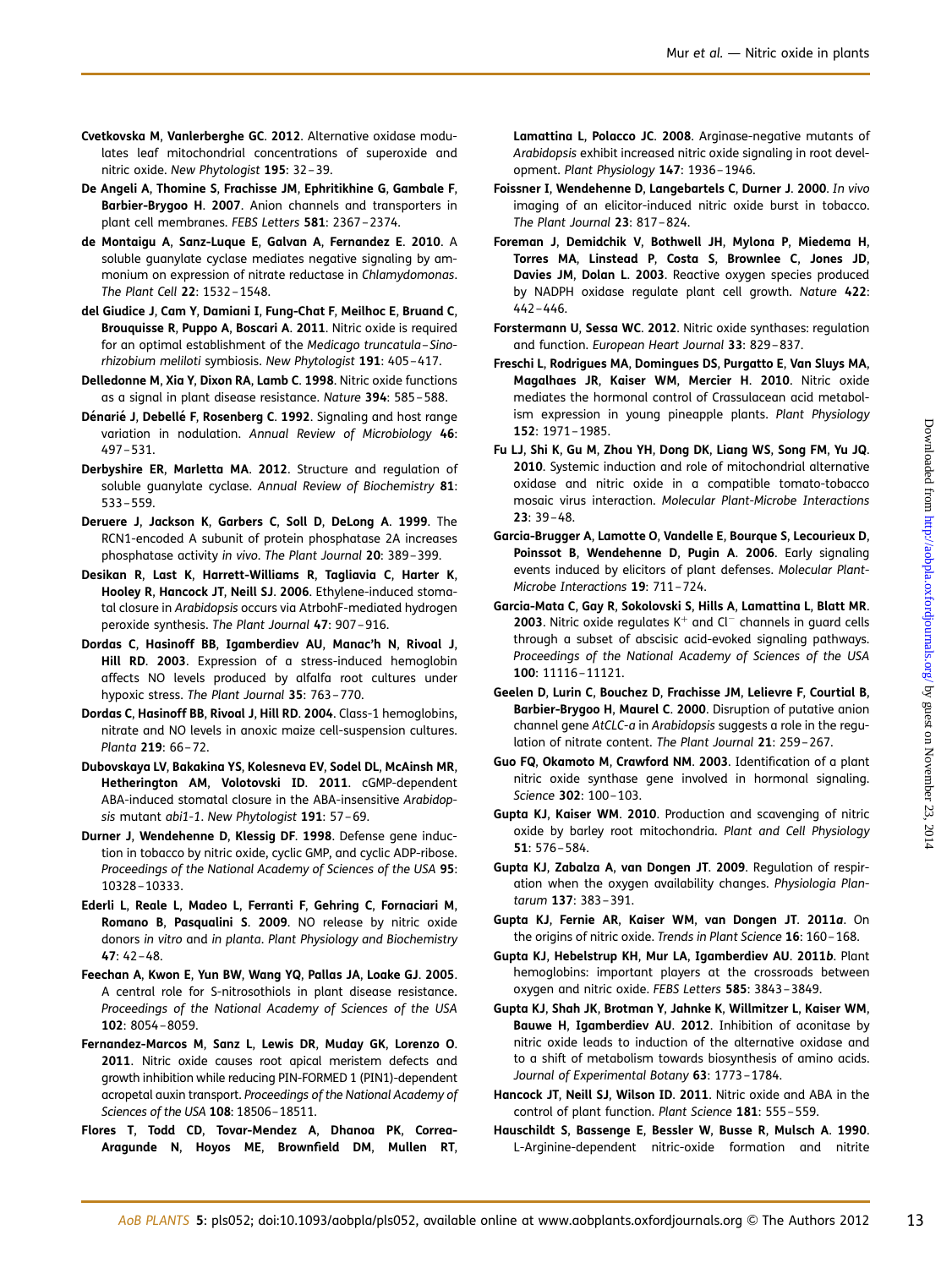<span id="page-13-0"></span>release in bone marrow-derived macrophages stimulated with bacterial lipopeptide and lipopolysaccharide. Immunology 70: 332–337.

- He Y, Tang RH, Hao Y, Stevens RD, Cook CW, Ahn SM, Jing L, Yang Z, Chen L, Guo F, Fiorani F, Jackson RB, Crawford NM, Pei ZM. 2004. Nitric oxide represses the Arabidopsis floral transition. Science 305: 1968–1971.
- Hebelstrup KH, Jensen EO. 2008. Expression of NO scavenging hemoglobin is involved in the timing of bolting in Arabidopsis thaliana. Planta 227: 917–927.
- Hebelstrup KH, Hunt P, Dennis E, Jensen SB, Jensen EO. 2006. Hemoglobin is essential for normal growth of Arabidopsis organs. Physiologia Plantarum 127: 157–166.
- Hebelstrup KH, van Zanten M, Mandon J, Voesenek LA, Harren FJ, Cristescu SM, Moller IM, Mur LA. 2012. Haemoglobin modulates NO emission and hyponasty under hypoxia-related stress in Arabidopsis thaliana. Journal of Experimental Botany 3: 5581–5591.
- Heckmann AB, Hebelstrup KH, Larsen K, Micaelo NM, Jensen EO. 2006. A single hemoglobin gene in Myrica gale retains both symbiotic and non-symbiotic specificity. Plant Molecular Biology 61: 769–779.
- Hill RD. 2012. Non-symbiotic haemoglobins—What's happening beyond nitric oxide scavenging? AoB PLANTS 2012: pls004; doi:10.1093/aobpla/pls004.
- Igamberdiev AU, Hill RD. 2009. Plant mitochondrial function during anaerobiosis. Annals of Botany 103: 259–268.
- Jansson EA, Huang L, Malkey R, Govoni M, Nihlen C, Olsson A, Stensdotter M, Petersson J, Holm L, Weitzberg E, Lundberg JO. 2008. A mammalian functional nitrate reductase that regulates nitrite and nitric oxide homeostasis. Nature Chemical Biology 4: 411–417.
- Jasid S, Simontacchi M, Bartoli CG, Puntarulo S. 2006. Chloroplasts as a nitric oxide cellular source. Effect of reactive nitrogen species on chloroplastic lipids and proteins. Plant Physiology 142: 1246–1255.
- Kaiser WM, Huber SC. 2001. Post-translational regulation of nitrate reductase: mechanism, physiological relevance and environmental triggers. Journal of Experimental Botany 52: 1981–1989.
- Kanayama Y, Yamamoto Y. 1991. Formation of nitrosylleghemoglobin in nodules of nitrate-treated cowpea and pea-plants. Plant and Cell Physiology 32: 19–24.
- Keefer LK, Nims RW, Davies KM, Wink DA. 1996. 'NONOates' (1-substituted diazen-1-ium-1,2-diolates) as nitric oxide donors: convenient nitric oxide dosage forms. Methods in Enzymology 268: 281–293.
- Klessig DF, Durner J, Noad R, Navarre DA, Wendehenne D, Kumar D, Zhou JM, Shah J, Zhang SQ, Kachroo P, Trifa Y, Pontier D, Lam E, Silva H. 2000. Nitric oxide and salicylic acid signaling in plant defense. Proceedings of the National Academy of Sciences of the USA 97: 8849–8855.
- Kojima H, Sakurai K, Kikuchi K, Kawahara S, Kirino Y, Nagoshi H, Hirata Y, Nagano T. 1998a. Development of a fluorescent indicator for nitric oxide based on the fluorescein chromophore. Chemical & Pharmaceutical Bulletin 46: 373–375.
- Kojima H, Nakatsubo N, Kikuchi K, Kawahara S, Kirino Y, Nagoshi H, Hirata Y, Nagano T. 1998b. Detection and imaging of nitric oxide with novel fluorescent indicators: diaminofluoresceins. Analytical Chemistry 70: 2446–2453.
- Kosterev AA, Tittel FK, Kohler R, Gmachl C, Capasso F, Sivco DL, Cho AY, Wehe S, Allen MG. 2002. Thermoelectrically cooled quantum-cascade-laser-based sensor for the continuous monitoring of ambient atmospheric carbon monoxide. Applied Optics 41: 1169–1173.
- Kramer EM, Bennett MJ. 2006. Auxin transport: a field in flux. Trends in Plant Science 11: 382–386.
- Krause M, Durner J. 2004. Harpin inactivates mitochondria in Arabidopsis suspension cells. Molecular Plant-Microbe Interactions 17: 131–139.
- Lamotte O, Gould K, Lecourieux D, Sequeira-Legrand A, Lebrun-Garcia A, Durner J, Pugin A, Wendehenne D. 2004. Analysis of nitric oxide signaling functions in tobacco cells challenged by the elicitor cryptogein. Plant Physiology 135: 516–529.
- Lamotte O, Courtois C, Dobrowolska G, Besson A, Pugin A, Wendehenne D. 2006. Mechanisms of nitric-oxide-induced increase of free cytosolic  $Ca^{2+}$  concentration in Nicotiana plumbaginifolia cells. Free Radical Biology and Medicine 40: 1369–1376.
- Li SW, Xue LG. 2010. The interaction between  $H_2O_2$  and NO,  $Ca^{2+}$ , cGMP, and MAPKs during adventitious rooting in mung bean seedlings. In Vitro Cellular & Developmental Biology-Plant 46: 142–148.
- Lindermayr C, Sell S, Muller B, Leister D, Durner J. 2010. Redox regulation of the NPR1-TGA1 system of Arabidopsis thaliana by nitric oxide. The Plant Cell 22: 2894–2907.
- Lombardo MC, Lamattina L. 2012. Nitric oxide is essential for vesicle formation and trafficking in Arabidopsis root hair growth. Journal of Experimental Botany 63: 4875–4885.
- Lombardo MC, Graziano M, Polacco JC, Lamattina L. 2006. Nitric oxide functions as a positive regulator of root hair development. Plant Signaling and Behaviour 1: 28-33.
- Lozano-Juste J, Leon J. 2011. Nitric oxide regulates DELLA content and PIF expression to promote photomorphogenesis in Arabidopsis. Plant Physiology 156: 1410–1423.
- Ma W, Smigel A, Tsai YC, Braam J, Berkowitz GA. 2008. Innate immunity signaling: cytosolic  $Ca^{2+}$  elevation is linked to downstream nitric oxide generation through the action of calmodulin or a calmodulin-like protein. Plant Physiology 148: 818–828.
- Malik SI, Hussain A, Yun BW, Spoel SH, Loake GJ. 2011. GSNORmediated de-nitrosylation in the plant defence response. Plant Science 181: 540–544.
- Manjunatha G, Niranjan-Raj S, Prashanth GN, Deepak S, Amruthesh KN, Shetty HS. 2009. Nitric oxide is involved in chitosan-induced systemic resistance in pearl millet against downy mildew disease. Pest Management Science 65: 737–743.
- Manjunatha G, Gupta KJ, Lokesh V, Mur LA, Neelwarne B. 2012. Nitric oxide counters ethylene effects on ripening fruits. Plant Signaling and Behaviour 7: 476–483.
- Mishina TE, Lamb C, Zeier J. 2007. Expression of a nitric oxide degrading enzyme induces a senescence programme in Arabidopsis. Plant, Cell and Environment 30: 39–52.
- Modolo LV, Augusto O, Almeida IMG, Magalhaes JR, Salgado I. 2005. Nitrite as the major source of nitric oxide production by Arabidopsis thaliana in response to Pseudomonas syringae. FEBS Letters 579: 3814–3820.
- Moreau M, Lee GI, Wang Y, Crane BR, Klessig DF. 2008. AtNOS/ AtNOA1 is a functional Arabidopsis thaliana cGTPase and not a nitric-oxide synthase. Journal of Biological Chemistry 283: 32957–32967.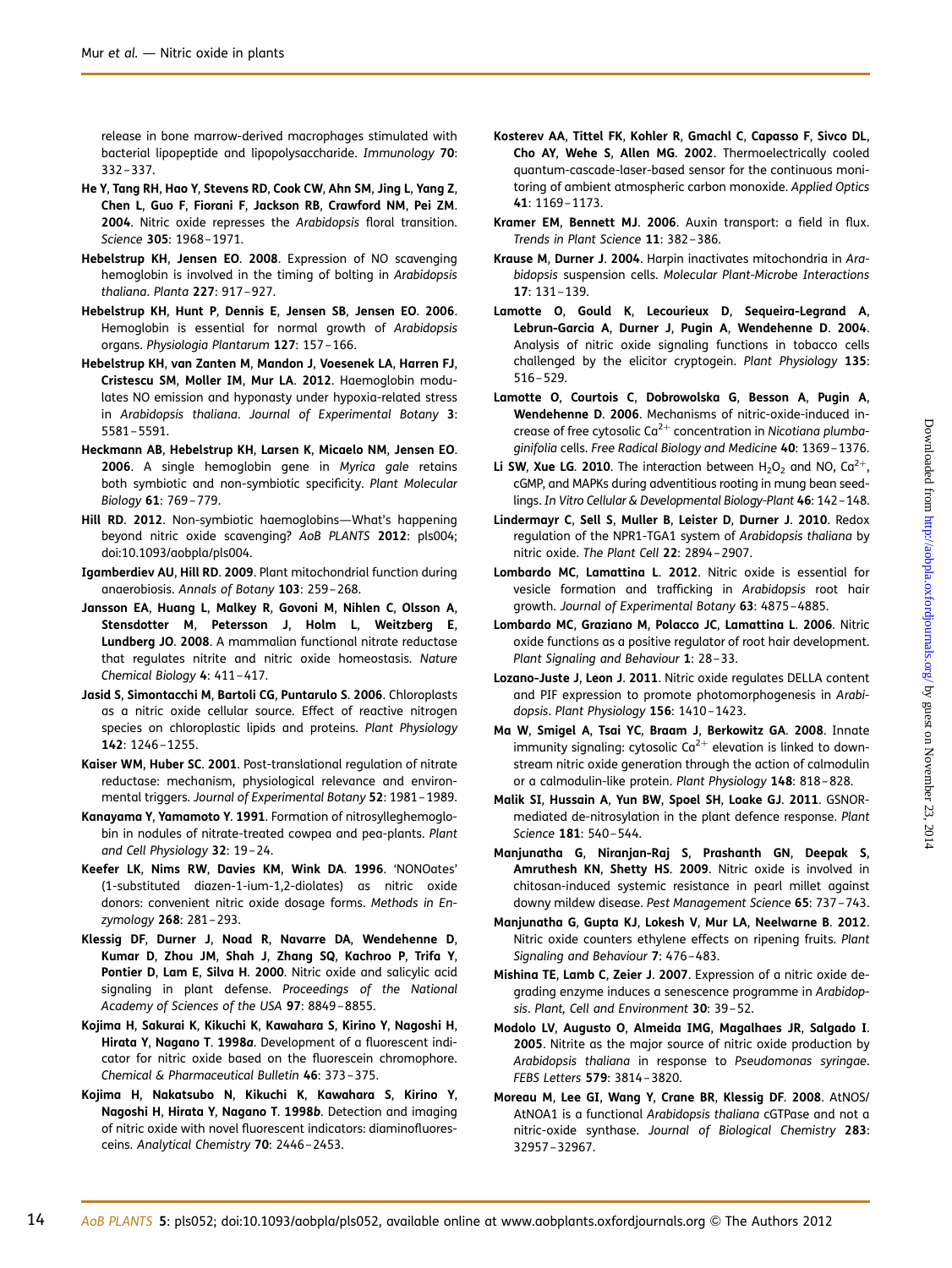- <span id="page-14-0"></span>Moreland RB, Goldstein I, Kim NN, Traish A. 1999. Sildenafil citrate, a selective phosphodiesterase type 5 inhibitor: research and clinical implications in erectile dysfunction. Trends in Endocrinology and Metabolism 10: 97–104.
- Mou Z, Fan W, Dong X. 2003. Inducers of plant systemic acquired resistance regulate NPR1 function through redox changes. Cell 113: 935–944.
- Mulaudzi T, Ludidi N, Ruzvidzo O, Morse M, Hendricks N, Iwuoha E, Gehring C. 2011. Identification of a novel Arabidopsis thaliana nitric oxide-binding molecule with guanylate cyclase activity in vitro. FEBS Letters 585: 2693–2697.
- Mur LAJ, Santosa IE, Laarhoven LJJ, Holton NJ, Harren FJM, Smith AR. 2005. Laser photoacoustic detection allows in planta detection of nitric oxide in tobacco following challenge with avirulent and virulent Pseudomonas syringae pathovars. Plant Physiology 138: 1247–1258.
- Mur LAJ, Laarhoven LJJ, Harren FJM, Hall MA, Smith AR. 2008. Nitric oxide interacts with salicylate to regulate biphasic ethylene production during the hypersensitive response. Plant Physiology 148: 1537–1546.
- Mur LAJ, Mandon J, Cristescu SM, Harren FJM, Prats E. 2011. Methods of nitric oxide detection in plants: a commentary. Plant Science 181: 509–519.
- Mur LAJ, Sivakumaran A, Mandon J, Cristescu SM, Harren FJ, Hebelstrup KH. 2012. Haemoglobin modulates salicylate and jasmonate/ethylene-mediated resistance mechanisms against pathogens. Journal of Experimental Botany 63: 4375–4387.
- Murad F. 2004. Discovery of some of the biological effects of nitric oxide and its role in cell signaling. Bioscience Reports 24: 452–474.
- Napoli C, Ignarro LJ. 2003. Nitric oxide-releasing drugs. Annual Reviews in Pharmacology and Toxicology 43: 97–123.
- Nathan C. 1995. Natural resistance and nitric oxide. Cell 82: 873–876.
- Neill SJ, Desikan R, Clarke A, Hancock JT. 2002. Nitric oxide is a novel component of abscisic acid signaling in stomatal guard cells. Plant Physiology 128: 13-16.
- Orozco-Cardenas ML, Ryan CA. 2002. Nitric oxide negatively modulates wound signaling in tomato plants. Plant Physiology 130: 487–493.
- Ortega-Galisteo AP, Rodriguez-Serrano M, Pazmino DM, Gupta DK, Sandalio LM, Romero-Puertas MC. 2012. S-nitrosylated proteins in pea (Pisum sativum L.) leaf peroxisomes: changes under abiotic stress. Journal of Experimental Botany 63: 2089–2103.
- Pacher P, Beckman JS, Liaudet L. 2007. Nitric oxide and peroxynitrite in health and disease. Physiological Reviews 87: 315–424.
- Pagnussat GC, Simontacchi M, Puntarulo S, Lamattina L. 2002. Nitric oxide is required for root organogenesis. Plant Physiology 129: 954–956.
- Pagnussat GC, Lanteri ML, Lamattina L. 2003. Nitric oxide and cyclic GMP are messengers in the indole acetic acid-induced adventitious rooting process. Plant Physiology 132: 1241–1248.
- Pagnussat GC, Lanteri ML, Lombardo MC, Lamattina L. 2004. Nitric oxide mediates the indole acetic acid induction activation of a mitogen-activated protein kinase cascade involved in adventitious root development. Plant Physiology 135: 279–286.
- Palmieri MC, Sell S, Huang X, Scherf M, Werner T, Durner J, Lindermayr C. 2008. Nitric oxide-responsive genes and promoters in Arabidopsis thaliana: a bioinformatics approach. Journal of Experimental Botany 59: 177–186.
- Perchepied L, Balague C, Riou C, Claudel-Renard C, Riviere N, Grezes-Besset B, Roby D. 2010. Nitric oxide participates in the complex interplay of defense-related signaling pathways controlling disease resistance to Sclerotinia sclerotiorum in Arabidopsis thaliana. Molecular Plant-Microbe Interactions 23: 846–860.
- Planchet E, Jagadis Gupta K, Sonoda M, Kaiser WM. 2005. Nitric oxide emission from tobacco leaves and cell suspensions: rate limiting factors and evidence for the involvement of mitochondrial electron transport. The Plant Journal 41: 732–743.
- Prats E, Mur LAJ, Sanderson R, Carver TLW. 2005. Nitric oxide contributes both to papilla-based resistance and the hypersensitive response in barley attacked by Blumeria graminis f. sp hordei. Molecular Plant Pathology 6: 65–78.
- Prats E, Carver TL, Mur LA. 2008. Pathogen-derived nitric oxide influences formation of the appressorium infection structure in the phytopathogenic fungus Blumeria graminis. Research in Microbiology 159: 476–480.
- Rasul S, Dubreuil-Maurizi C, Lamotte O, Koen E, Poinssot B, Alcaraz G, Wendehenne D, Jeandroz S. 2012. Nitric oxide production mediates oligogalacturonide-triggered immunity and resistance to Botrytis cinerea in Arabidopsis thaliana. Plant, Cell and Environment 35: 1483–1499.
- Ribeiro DM, Desikan R, Bright J, Confraria A, Harrison J, Hancock JT, Barros RS, Neill SJ, Wilson ID. 2009. Differential requirement for NO during ABA-induced stomatal closure in turgid and wilted leaves. Plant, Cell and Environment 32: 46–57.
- Rieth T, Sasamoto K. 1998. Detection of nitric oxide and nitrite by using a rhodamine-type fluorescent indicator. Analytical Communications 35: 195–197.
- Robert-Seilaniantz A, Grant M, Jones JDG. 2011. Hormone crosstalk in plant disease and defense: more than just JASMONATE-SALICYLATE antagonism. Annual Review of Phytopathology 49: 317–343.
- Romero-Puertas MC, Laxa M, Matte A, Zaninotto F, Finkemeier I, Jones AME, Perazzolli M, Vandelle E, Dietz KJ, Delledonne M. 2007. S-nitrosylation of peroxiredoxin II E promotes peroxynitritemediated tyrosine nitration. The Plant Cell 19: 4120–4130.
- Roncaroli F, Videla M, Slep LD, Olabe JA. 2007. New features in the redox coordination chemistry of metal nitrosyls {M-NO+; M-NO; M-NO- (HNO)}. Coordination Chemistry Reviews 251: 1903–1930.
- Rothman LS, Jacquemart D, Barbe A, Benner DC, Birk M, Brown LR, Carleer MR, Chackerian C, Chance K, Coudert LH, Dana V, Devi VM, Flaud JM, Gamache RR, Goldman A, Hartmann JM, Jucks KW, Maki AG, Mandin JY, Massie ST, Orphal J, Perrin A, Rinsland CP, Smith MAH, Tennyson J, Tolchenov RN, Toth RA, Vander Auwera J, Varanasi P, Wagner G. 2005. The HITRAN 2004 molecular spectroscopic database. Journal of Quantitative Spectroscopy & Radiative Transfer 96: 139–204.
- Rumer S, Gupta KJ, Kaiser WM. 2009a. Plant cells oxidize hydroxylamines to NO. Journal of Experimental Botany 60: 2065–2072.
- Rumer S, Kapuganti JG, Kaiser WM. 2009b. Oxidation of hydroxylamines to NO by plant cells. Plant Signaling and Behavior 4: 853–855.
- Rumer S, Krischke M, Fekete A, Mueller MJ, Kaiser WM. 2012. DAFfluorescence without NO: elicitor treated tobacco cells produce fluorescing DAF-derivatives not related to DAF-2 triazol. Nitric Oxide 27: 123–135.
- Sakamoto A, Tsukamoto S, Yamamoto H, Ueda-Hashimoto M, Takahashi M, Suzuki H, Morikawa H. 2003. Functional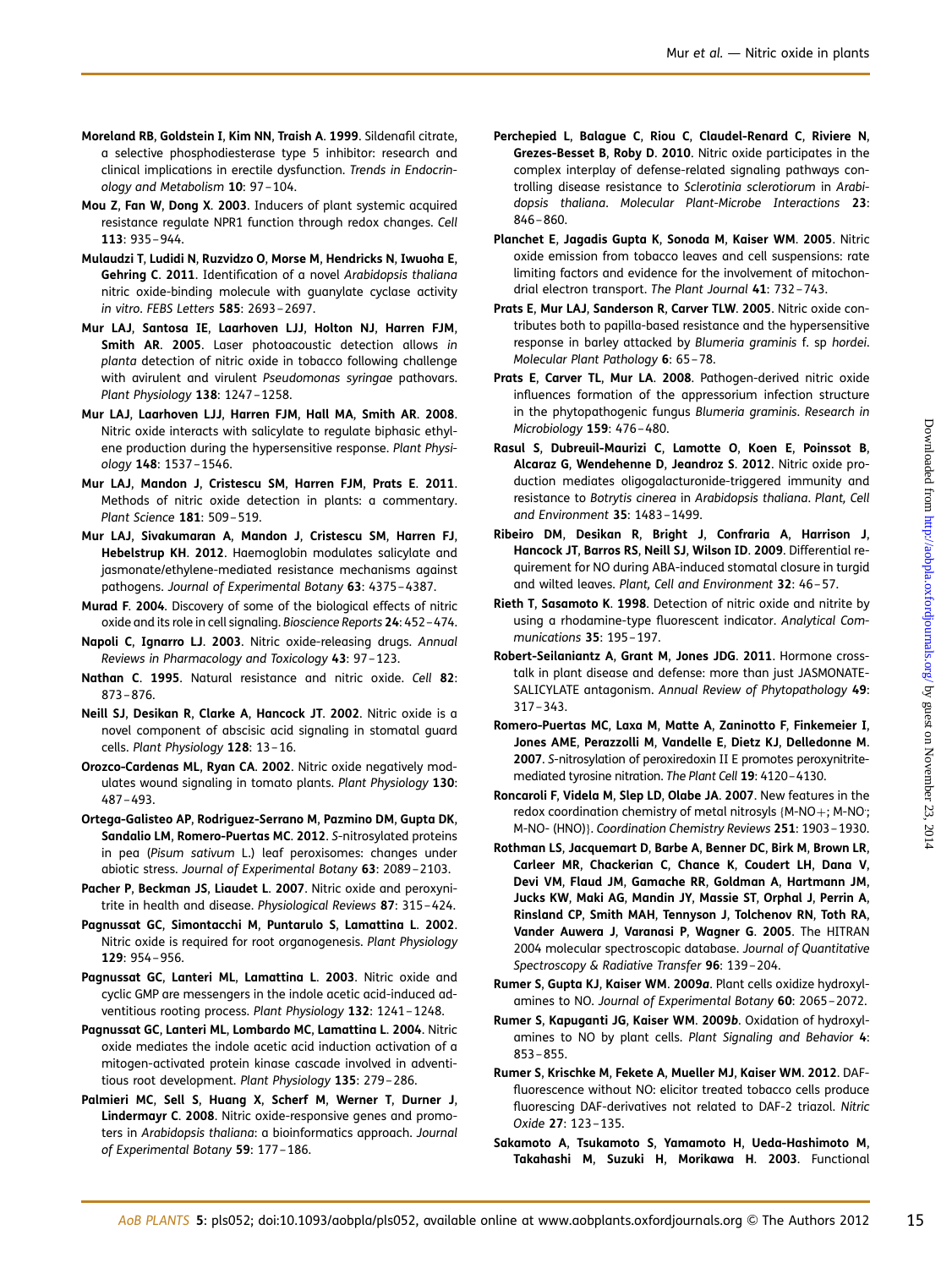<span id="page-15-0"></span>complementation in yeast reveals a protective role of chloroplast 2-Cys peroxiredoxin against reactive nitrogen species. The Plant Journal 33: 841–851.

- Sakihama Y, Murakami S, Yamasaki H. 2003. Involvement of nitric oxide in the mechanism for stomatal opening in Vicia faba leaves. Biologia Plantarum 46: 117–119.
- Schaap P. 2005. Guanylyl cyclases across the tree of life. Frontiers in Bioscience-Landmark 10: 1485–1498.
- Seligman K, Saviani EE, Oliveira HC, Pinto-Maglio CAF, Salgado I. 2008. Floral transition and nitric oxide emission during flower development in Arabidopsis thaliana is affected in nitrate reductase-deficient plants. Plant and Cell Physiology 49: 1112–1121.
- Shi FM, Li YZ. 2008. Verticillium dahliae toxins-induced nitric oxide production in Arabidopsis is major dependent on nitrate reductase. BMB Reports 41: 79–85.
- Shiva S. 2010. Mitochondria as metabolizers and targets of nitrite. Nitric Oxide-Biology and Chemistry 22: 64–74.
- Siegel-Itzkovich J. 1999. Viagra makes flowers stand up straight. British Medical Journal 319: 274A.
- Smagghe BJ, Hoy JA, Percifield R, Kundu S, Hargrove MS, Sarath G, Hilbert JL, Watts RA, Dennis ES, Peacock WJ, Dewilde S, Moens L, Blouin GC, Olson JS, Appleby CA. 2009. Correlations between oxygen affinity and sequence classifications of plant hemoglobins. Biopolymers 91: 1083-1096.
- Sokolovski S, Blatt MR. 2004. Nitric oxide block of outwardrectifying  $K^+$  channels indicates direct control by protein nitrosylation in guard cells. Plant Physiology 136: 4275–4284.
- Spagnolo V, Kosterev AA, Dong L, Lewicki R, Tittel FK. 2010. NO trace gas sensor based on quartz-enhanced photoacoustic spectroscopy and external cavity quantum cascade laser. Applied Physics B-Lasers and Optics 100: 125-130.
- Spoel SH, Mou Z, Tada Y, Spivey NW, Genschik P, Dong X. 2009. Proteasome-mediated turnover of the transcription coactivator NPR1 plays dual roles in regulating plant immunity. Cell 137: 860–872.
- Srivastava N, Gonugunta VK, Puli MR, Raghavendra AS. 2009. Nitric oxide production occurs downstream of reactive oxygen species in guard cells during stomatal closure induced by chitosan in abaxial epidermis of Pisum sativum. Planta 229: 757–765.
- Stöhr C, Strube F, Marx G, Ullrich WR, Rockel P. 2001. A plasma membrane-bound enzyme of tobacco roots catalyses the formation of nitric oxide from nitrite. Planta 212: 835–841.
- Stoimenova M, Igamberdiev AU, Gupta KJ, Hill RD. 2007. Nitritedriven anaerobic ATP synthesis in barley and rice root mitochondria. Planta 226: 465–474.
- Sturms R, DiSpirito AA, Hargrove MS. 2011. Plant and cyanobacterial hemoglobins reduce nitrite to nitric oxide under anoxic conditions. Biochemistry 50: 3873–3878.
- Suita K, Kiryu T, Sawada M, Mitsui M, Nakagawa M, Kanamaru K, Yamagata H. 2009. Cyclic GMP acts as a common regulator for the transcriptional activation of the flavonoid biosynthetic pathway in soybean. Planta 229: 403–413.
- Szmidt-Jaworska A, Jaworski K, Tretyn A, Kopcewicz J. 2004. The involvement of cyclic GMP in the photoperiodic flower induction of Pharbitis nil. Journal of Plant Physiology 161: 277–284.
- Szmidt-Jaworska A, Jaworski K, Kopcewicz J. 2008. Involvement of cyclic GMP in phytochrome-controlled flowering of Pharbitis nil. Journal of Plant Physiology 165: 858-867.
- Szmidt-Jaworska A, Jaworski K, Kopcewicz J. 2009. Cyclic GMP stimulates flower induction of Pharbitis nil via its influence on cGMP regulated protein kinase. Plant Growth Regulation 57: 115–126.
- Tada Y. 2009. Plant immunity requires conformational changes of NPR1 via S-nitrosylation and thioredoxins. Science 325: 1072–1072.
- Tada Y, Spoel SH, Pajerowska-Mukhtar K, Mou Z, Song J, Wang C, Zuo J, Dong X. 2008. Plant immunity requires conformational changes [corrected] of NPR1 via S-nitrosylation and thioredoxins. Science 321: 952–956.
- Terrile MC, Paris R, Calderon-Villalobos LIA, Iglesias MJ, Lamattina L, Estelle M, Casalongue CA. 2012. Nitric oxide influences auxin signaling through S-nitrosylation of the Arabidopsis TRANSPORT INHIBITOR RESPONSE 1 auxin receptor. The Plant Journal 70: 492–500.
- Tischner R, Galli M, Heimer YM, Bielefeld S, Okamoto M, Mack A, Crawford NM. 2007. Interference with the citrulline-based nitric oxide synthase assay by argininosuccinate lyase activity in Arabidopsis extracts. FEBS Journal 274: 4238–4245.
- Tossi V, Amenta M, Lamattina L, Cassia R. 2011. Nitric oxide enhances plant ultraviolet-B protection up-regulating gene expression of the phenylpropanoid biosynthetic pathway. Plant, Cell and Environment 34: 909–921.
- Trevisan S, Manoli A, Begheldo M, Nonis A, Enna M, Vaccaro S, Caporale G, Ruperti B, Quaggiotti S. 2011. Transcriptome analysis reveals coordinated spatiotemporal regulation of hemoglobin and nitrate reductase in response to nitrate in maize roots. New Phytologist 192: 338–352.
- Tun NN, Santa-Catarina C, Begum T, Silveira V, Handro W, Floh EIS, Scherer GFE. 2006. Polyamines induce rapid biosynthesis of nitric oxide (NO) in Arabidopsis thaliana seedlings. Plant and Cell Physiology 47: 346–354.
- Turrion-Gomez JL, Benito EP. 2011. Flux of nitric oxide between the necrotrophic pathogen Botrytis cinerea and the host plant. Molecular Plant Pathology 12: 606–616.
- Vandelle E, Delledonne M. 2011. Peroxynitrite formation and function in plants. Plant Science 181: 534-539.
- Vetrovsky P, Stoclet JC, Entlicher G. 1996. Possible mechanism of nitric oxide production from N(G)-hydroxy-L-arginine or hydroxylamine by superoxide ion. International Journal of Biochemistry & Cell Biology 28: 1311–1318.
- Vinardell JM, Fedorova E, Cebolla A, Kevei Z, Horvath G, Kelemen Z, Tarayre S, Roudier F, Mergaert P, Kondorosi A, Kondorosi E. 2003. Endoreduplication mediated by the anaphase-promoting complex activator CCS52A is required for symbiotic cell differentiation in Medicago truncatula nodules. The Plant Cell 15: 2093–2105.
- Vitecek J, Reinohl V, Jones RL. 2008. Measuring NO production by plant tissues and suspension cultured cells. Molecular Plant 1: 270–284.
- Voesenek LACJ, Colmer TD, Pierik R, Millenaar FF, Peeters AJM. 2006. How plants cope with complete submergence. New Phytologist 170: 213–226.